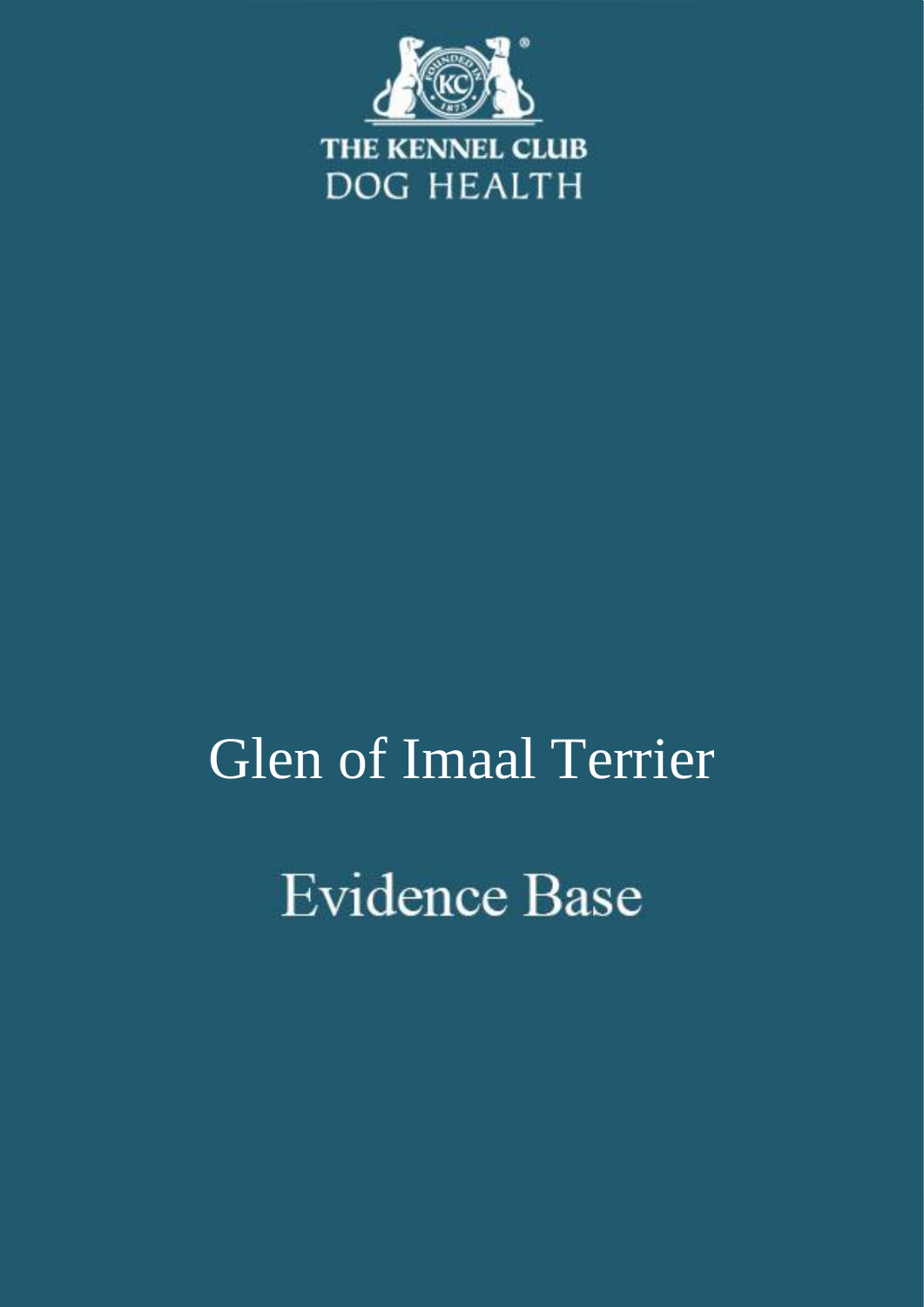

# **CONTENTS**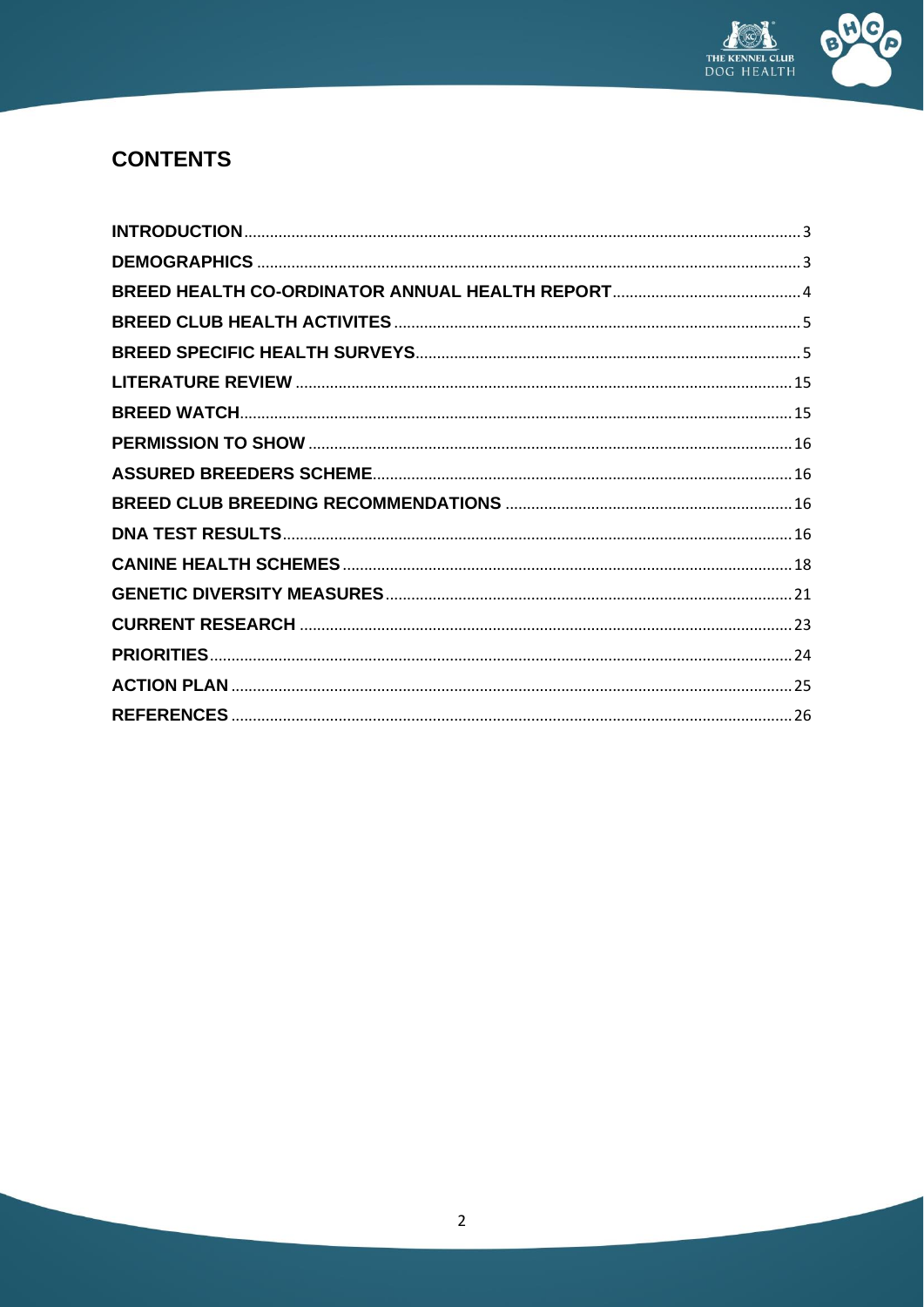

#### <span id="page-2-0"></span>**INTRODUCTION**

The Kennel Club launched a new resource for breed clubs and individual breeders – the Breed Health and Conservation Plans (BHCP) project – in September 2016. The purpose of the project is to ensure that all health concerns for a breed are identified through evidence-based criteria, and that breeders are provided with useful information and resources to raise awareness of current health and welfare concerns in their breed, and support them in making balanced breeding decisions.

The Breed Health and Conservation Plans take a complete view of breed health with consideration to the following issues: known inherited conditions, complex conditions (i.e. those involving many genes and environmental effects such as nutrition or exercise levels, for example hip dysplasia), conformational concerns and population genetics.

Sources of evidence and data have been collated into an evidence base which gives clear indications of the most significant health conditions in each breed, in terms of prevalence and impact. Once the evidence base document has been produced it is discussed with the relevant Breed Health Co-ordinator and breed health representatives where applicable. Priorities are agreed based on this data and incorporated into a list of actions between the Kennel Club and the breed to tackle these health concerns. These actions are then monitored and reviewed on a regular basis.

# <span id="page-2-1"></span>**DEMOGRAPHICS**

The number of Glen of Imaal Terriers registered by year of birth between 1990 and 2020 are shown in Figure 1. The trend of registrations over year of birth (1990-2020) was +0.13 per year (with a 95% confidence interval of -0.54 to +0.79), reflecting a fluctuation in the breed's numbers during this time with no significant trend. It is worth noting the number of Glen of Imaal Terriers registered per year has never exceeded 100 during this period, and as such the breed is formally recognised as a vulnerable native breed due to the consistently small number of dogs registered per year.

[Put simply, 95% confidence intervals (C.I.s) indicate that we are 95% confident that the true estimate of a parameter lies between the lower and upper number stated.]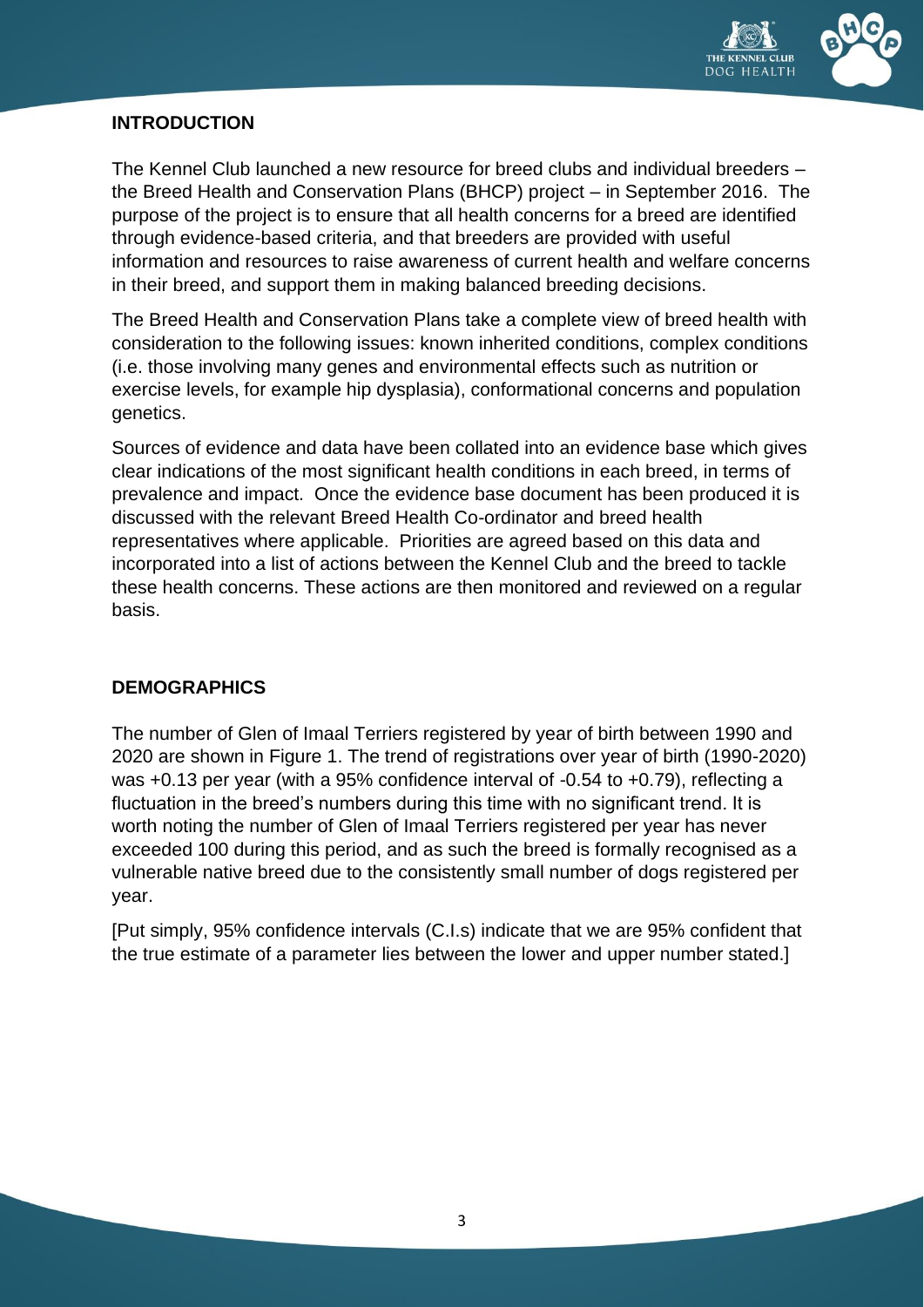



Figure 1: Number of registrations of Glen of Imaal Terriers per year of birth, 1990 – 2020.

# <span id="page-3-0"></span>**BREED HEALTH CO-ORDINATOR ANNUAL HEALTH REPORT**

Breed Health Co-ordinators (BHCs) are volunteers nominated by their breed to act as a vital conduit between the Kennel Club and the breed clubs with all matters relating to health.

The most recent BHC's Annual Health Report yielded the following response to 'please list and rank the three health and welfare conditions that the breed considers to be currently the most important to deal with in your breed':

- 1. Progressive retinal atrophy (PRA) (crd3)
- 1. Growth plate disorders
- 2. Skin issues

In terms of what the breed has done in the last year to help tackle these listed health and welfare concerns, the breed has continued to recommend breeders test for PRA (crd3) prior to breeding, instigated a rolling health report in order to keep up to date at a glance which issues are presenting in the breed, considering recommending further DNA testing before breeding takes place.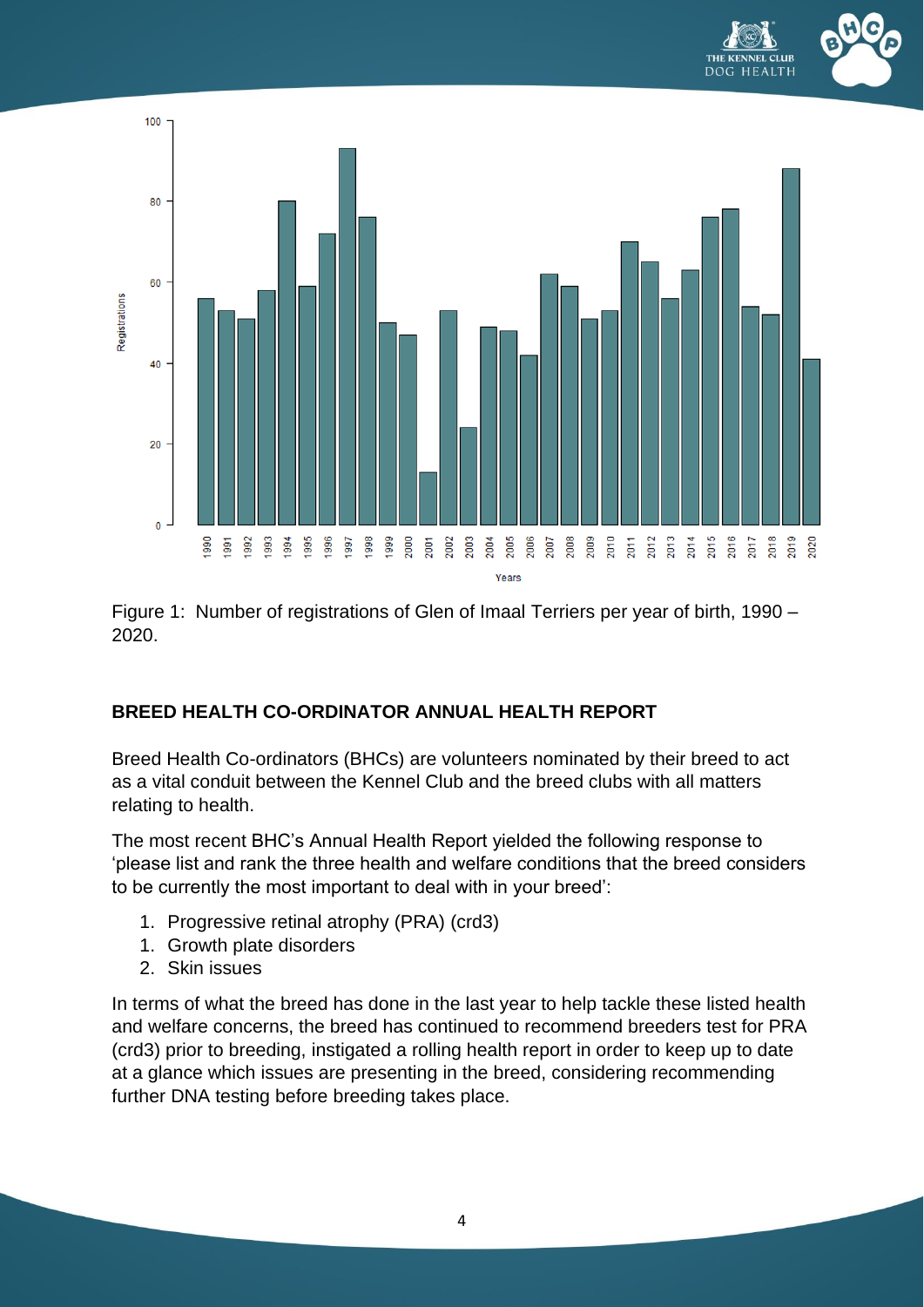

# <span id="page-4-0"></span>**BREED CLUB HEALTH ACTIVITES**

The Glen of Imaal Terrier has two active Breed Health Coordinators (BHC), and webpages dedicated to health on the club websites:

- <http://www.goita.co.uk/Health.html>
- <https://www.e-f-g.co.uk/health>

The breed also has an international DNA archive where owners are recommended to send samples for collation. Further details and how to submit can be found here:

<https://www.goita.co.uk/dna-archive/>

# <span id="page-4-1"></span>**BREED SPECIFIC HEALTH SURVEYS**

#### **Kennel Club Purebred and Pedigree Dog Health Surveys Results**

The Kennel Club Purebred and Pedigree Dog Health Surveys were launched in 2004 and 2014 respectively for all of the recognised breeds at the time, to establish common breed-specific and breed-wide conditions.

**2004 Morbidity results**: Health information was collected for 55 live Glen of Imaal Terriers of which 33 (60%) were healthy and 22 (40%) had at least one reported health condition. The top categories of diagnosis were immune mediated (21.9%, 7 of 32 reported conditions), reproductive (18.8%, 6 of 32 reported conditions), dermatologic (15.6%, 5 of 32 reported conditions), and ocular (9.4%, 3 of 32 reported conditions). The most frequently reported specific conditions with three cases each were atopy, and false pregnancy.

**2004 Mortality results**: A total of six deaths were reported for the Glen of Imaal Terrier. The median age at death was 10 years and 5 months (min = 7 years and 9 months, max = 14 years and 6 months). The causes of death were reported twice for both cancer – unspecified and combinations, and once for both cardiac disease and old age.

**2014 Morbidity results:** Health information was collected for 33 live Glen of Imaal Terriers, of which 18 (54.5%) had no reported conditions and 15 (45.5%) was reported to be affected by one condition. The most frequently reported conditions were hypersensitivity (allergic) skin disorder (12.12% prevalence, 4 cases), alopecia/ baldness (6.06% prevalence, 2 cases), flea allergic dermatitis (6.06% prevalence, 2 cases), lipoma (6.06% prevalence, 2 cases), and PRA (6.06% prevalence, 2 cases).

**2014 Mortality results**: A total of just three deaths were reported for the breed and the range of age at death was 5 years to 14 years. The reported causes of death were pancreatic cancer, splenic tumour and traumatic injury.

*Please note that caution should be taken when drawing meaningful conclusions from these data, given the relatively small number of reports for the breed.*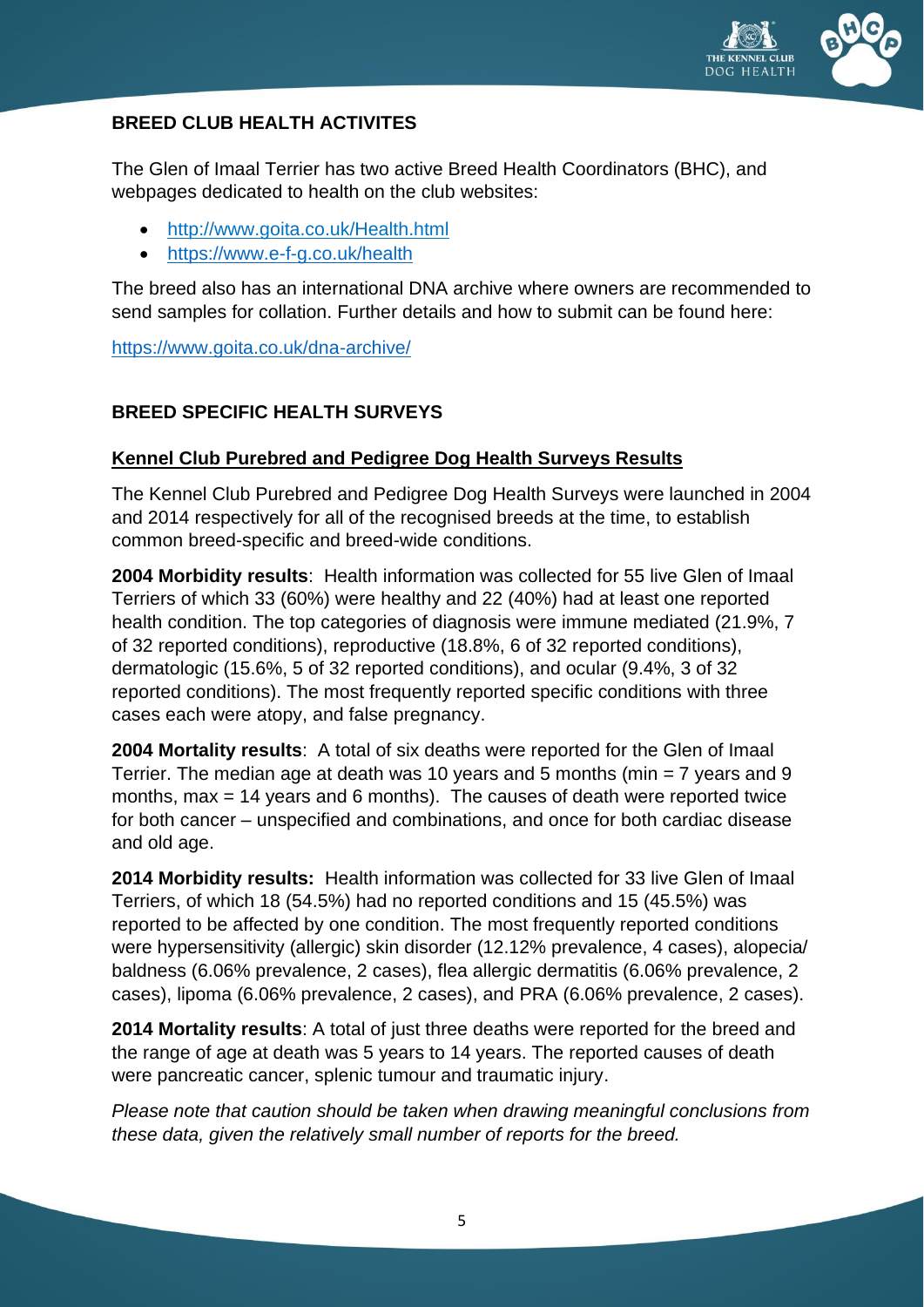

## **Finnish Breed Club Health Survey (2013/14)**

In total, 136 Glen of Imaal Terriers (74 dogs and 62 bitches) were included in the 2013/2014 Finnish Breed Club Health Survey: 113 live dogs and 23 deceased dogs.

The majority of owners described their dog's overall health as excellent (55.9%, 76 of 136).

Of the 136 dogs the following conditions were reported (Table 1).

Table 1: Conditions reported in the Finnish 2013/2014 breed health survey.

| <b>Condition</b>                   | Count/%    |
|------------------------------------|------------|
| Skin problems – unspecified        | 57 (41.9%) |
| Dental calculus                    | 46 (33.8%) |
| Allergies - unspecified            | 29 (21.3%) |
| Benign tumours                     | 28 (20.6%) |
| Itching                            | 22 (16.2%) |
| Missing teeth                      | 22 (16.2%) |
| Urinary tract infection            | 20 (14.7%) |
| PRA (affected/ carrier status)     | 19 (14.0%) |
| Narrow lower jaw (mandible)        | 12 (8.8%)  |
| Malignant tumours - unspecified    | 12 (8.8%)  |
| Renal crystals/ urolithiasis       | 11 (8.1%)  |
| Recurrent ear infection            | 11 (8.1%)  |
| Recurrent eye infection            | 9(6.6%)    |
| Distichiasis/ectopic cilia         | 7 (5.2%)   |
| Hip dysplasia                      | 6(4.4%)    |
| Tumours - unknown                  | 3(2.2%)    |
| Heart disease – unspecified        | $3(2.2\%)$ |
| Neurological disease - unspecified | 2(1.5%)    |
| Epileptic spasms                   | 2(1.5%)    |

The reported causes of death by organ system or category were tumour/ cancer (n=8), euthanasia/ not diagnosed (n=4), skeletal/ articular disease (n=2), urinary disorder (n=2), euthanasia due to behavioural problems (n=2), and road traffic accident (n=2).

The full report can be found here: [https://glennit.fi/wp](https://glennit.fi/wp-content/uploads/2017/10/Survey_748598_Health_survey_of_Finnish_Glens_v2013.pdf)[content/uploads/2017/10/Survey\\_748598\\_Health\\_survey\\_of\\_Finnish\\_Glens\\_v2013.](https://glennit.fi/wp-content/uploads/2017/10/Survey_748598_Health_survey_of_Finnish_Glens_v2013.pdf) [pdf](https://glennit.fi/wp-content/uploads/2017/10/Survey_748598_Health_survey_of_Finnish_Glens_v2013.pdf) 

#### **Worldwide Breed Health Survey (2014)**

This online survey was run over a period of 10 weeks at the end of 2014. A total of 379 responses (178 dogs and 201 bitches) were received for 334 live dogs and 45 deceased dogs. Of these dogs, 128 were UK-resident Glen of Imaal Terriers.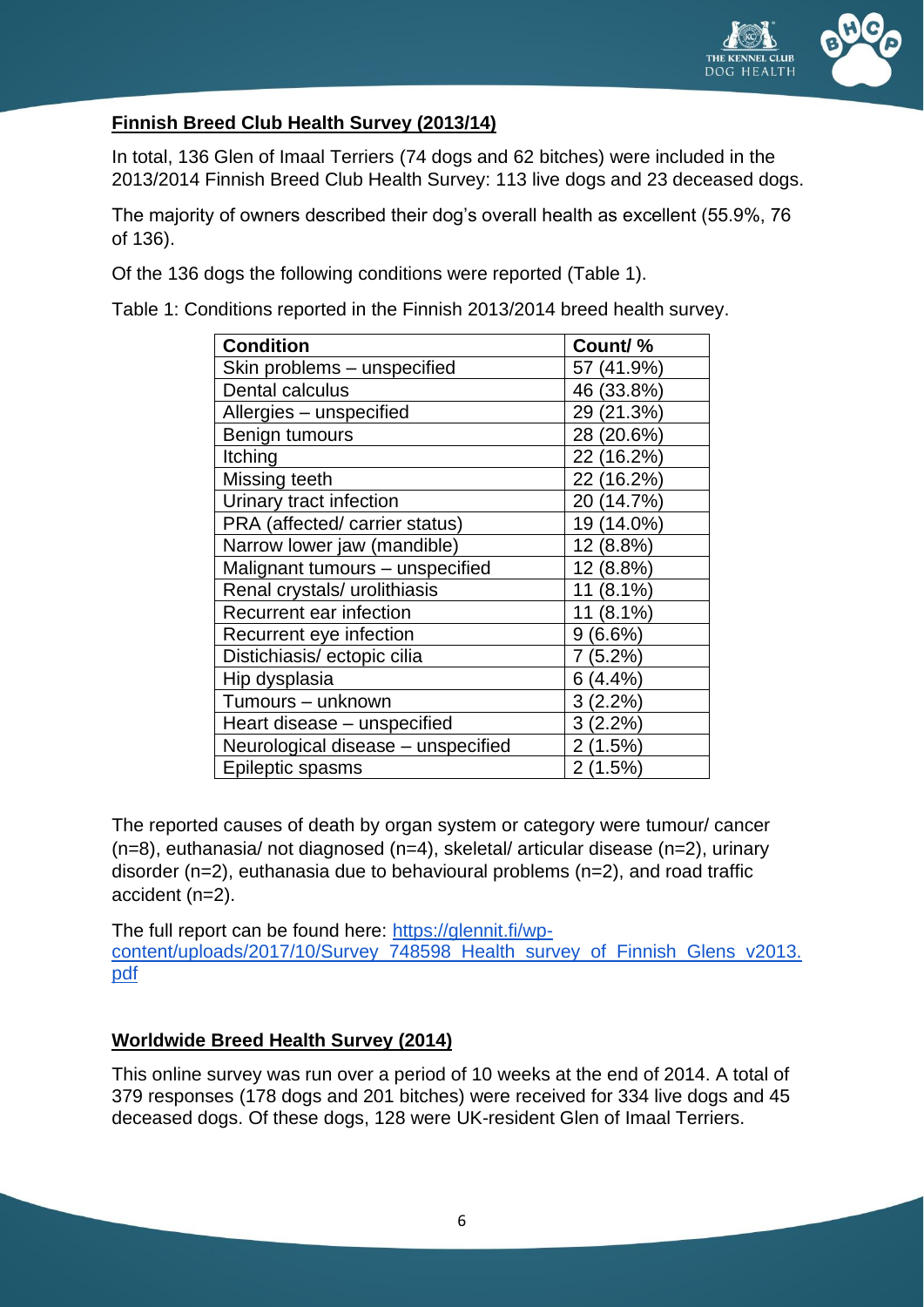



Figure 2: Age of Glens reported for in the survey.

The survey also gathered data on the reasons for neutering and breeding, with 67 neutered males and 93 spayed females. The majority of males were neutered between six and 12 months (n=20). Reasons for neutering males are shown in Figure 3 below.



Figure 3: Reported reasons for neutering male Glens.

Other included: no plans for breeding (n=4), conformational issues (n=2), condition of transfer of ownership (n=1), living with other male terrier (n=1), diagnosis of PRA and living with entire bitches (n=1), and PRA carrier (n=1).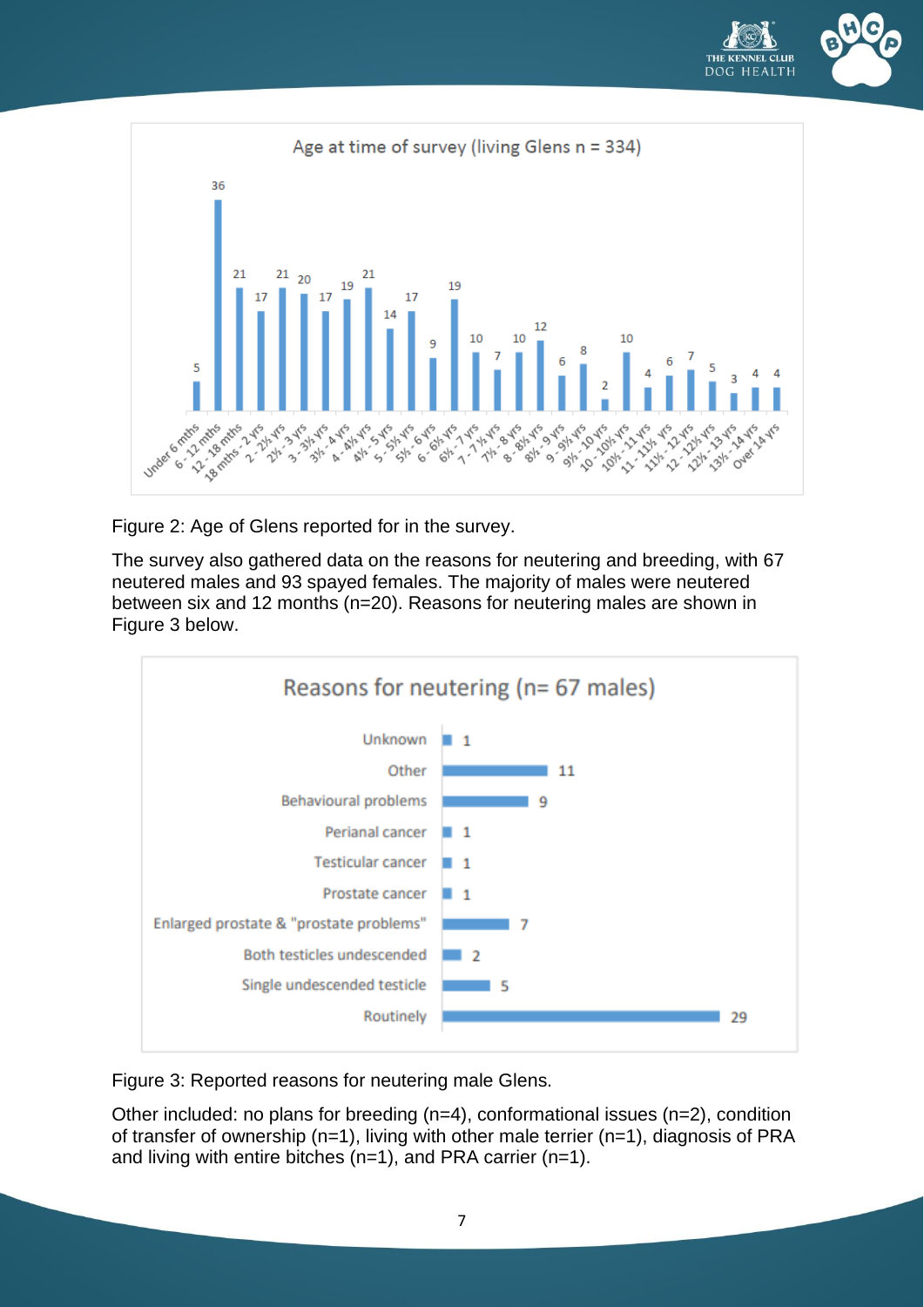

Regarding males that had been bred from, 29% (n=52) of males had been used, with most siring one litter (Figure 4). Eighteen dogs were used unsuccessfully (13 used once, five used twice).



Figure 4: Number of litters sired by dogs reported in the survey.

With respect to females, the data was split into brood bitches (those that had whelped one to three litters and were subsequently spayed) and nulliparous bitches (those that have never whelped).

A total of 37 brood bitches were reported for with the majority being spayed following retirement from breeding (n=19). The remaining reasons are shown in Figure 4 below. The majority of females in this cohort were neutered between five and seven years of age.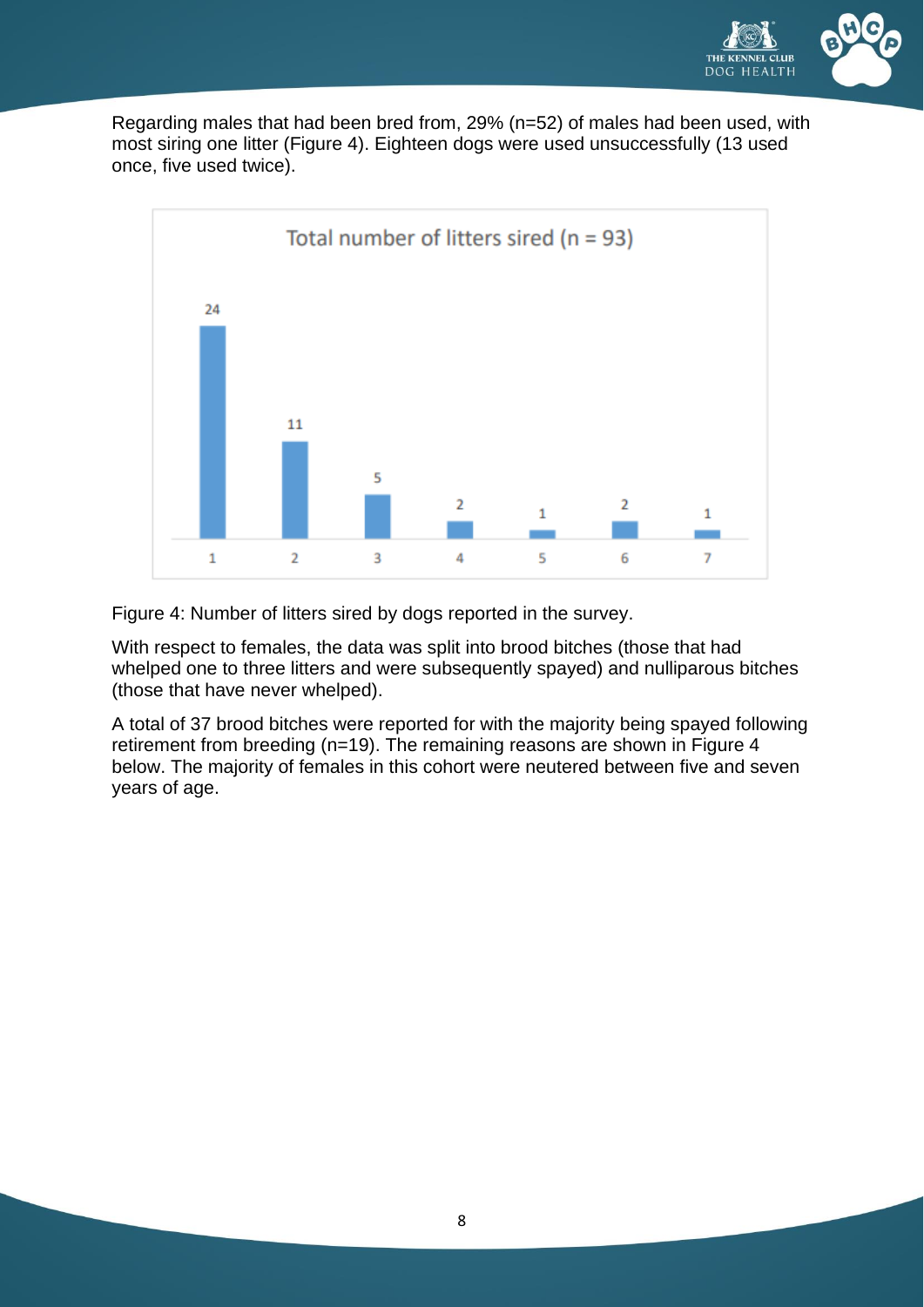



Figure 4: Reported reasons for neutering brood bitches.

With respect to nulliparous bitches, 56 dogs were reported, with the majority of these neutered routinely (Figure 5) and between six and 12 months of age.



Figure 5: Reported reasons for neutering nulliparous bitches.

As for bitches that had been bred from (39%, n=78), most had whelped one litter (Figure 6). Twenty-nine bitches were used unsuccessfully (16 once, six twice, three thrice, three four times and one five times). From a total of 147 matings, 63% (n=93) were used successfully and the remaining 37% unsuccessful.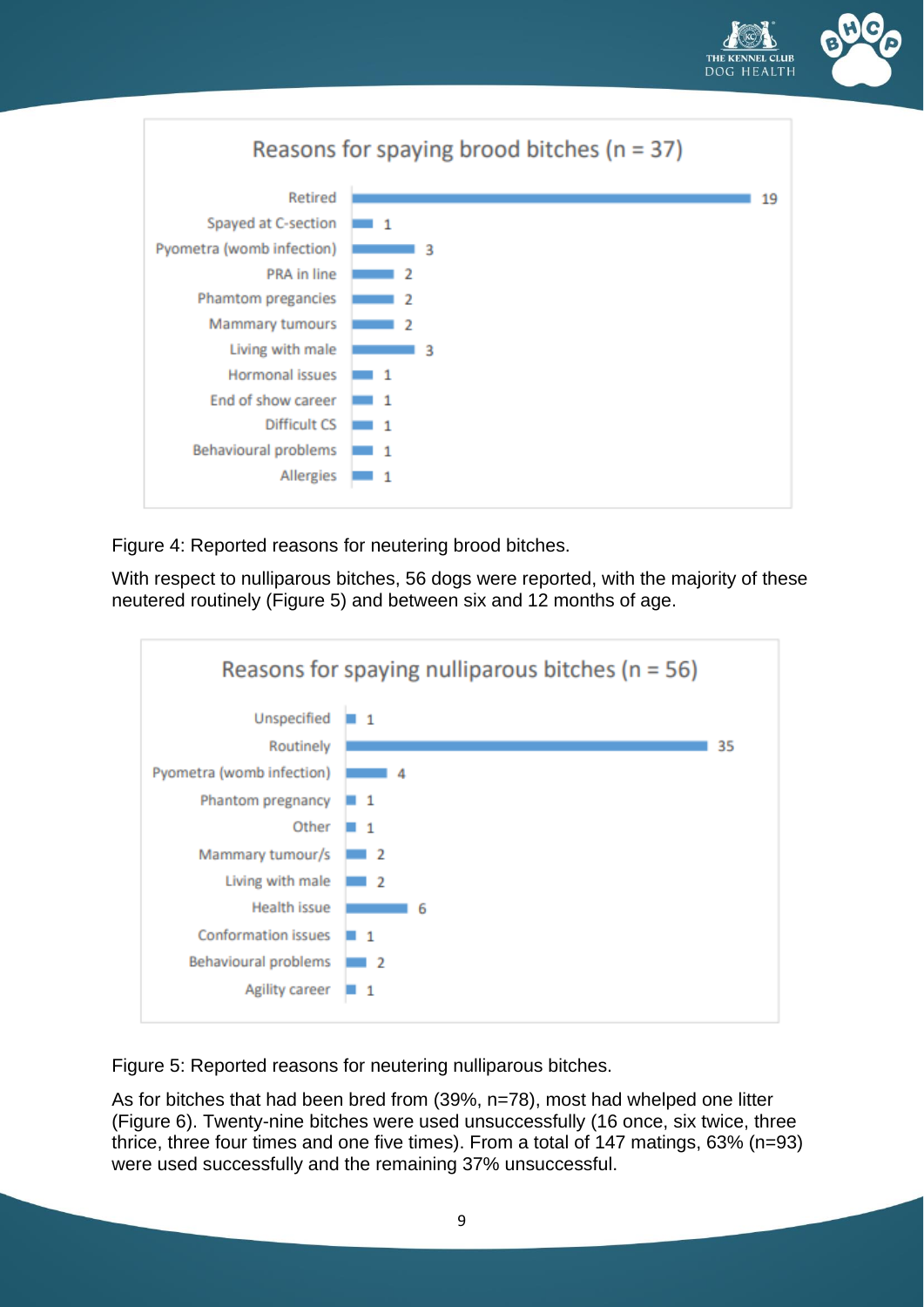



Figure 6: Number of litters sired by bitches reported in the survey.

With regard to the delivery of these litters, the majority were naturally whelped (66%, n=61), 16% via both caesarean and natural, 14% via caesarean section and 4% unspecified. In total 27 c-sections were reported, with 22 being emergency surgeries and five elective. The reasons for c-section are shown in Figure 7 below.



Figure 7: Reasons reported for c-section.

With respect to successful litters, a total of 559 puppies were whelped from 93 litters, with an average of six puppies per litter. From these, 89% of puppies survived, 8% were stillborn and 14% died before eight weeks of age. Regarding congenital deformities, just seven were recorded, with these being umbilical hernia (n=2), cleft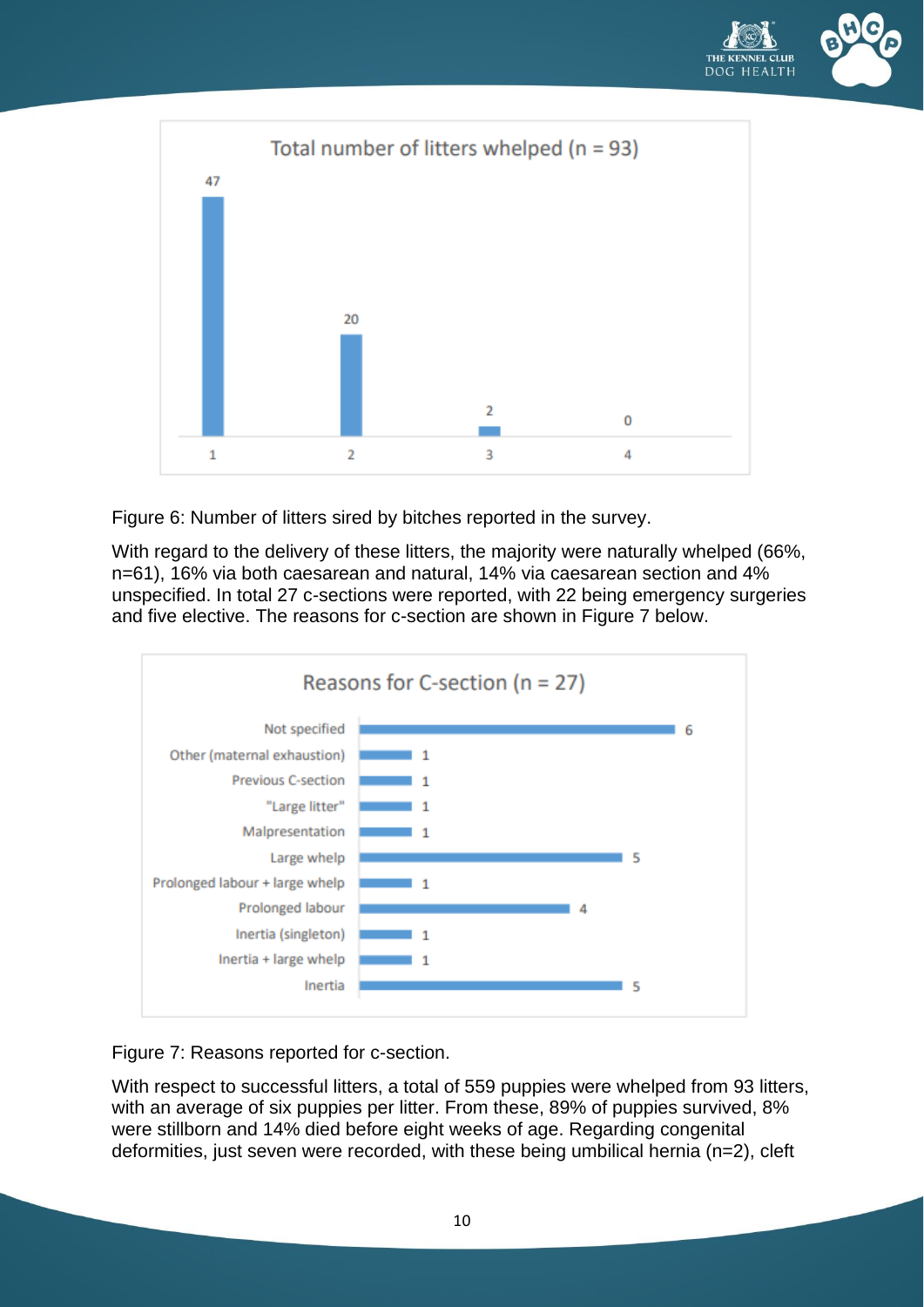

lip/ palate (n=2), and one report for each of the following: tail deformity, not fully formed, and open fontanelle.

With respect to health conditions reported in the survey, a total of 379 dogs were reported for, with the conditions shown in Table 2.

Table 2: Conditions reported in the 2014 worldwide breed health survey.

| <b>Category/ condition</b>                 | Count/%        |
|--------------------------------------------|----------------|
| Allergies/ intolerance                     | 71 (18.7%)     |
| Food intolerance                           | 45             |
| Grass/ tree pollens allergy                | 22             |
| Flea allergy                               | 13             |
| Dust mite allergy                          | 11             |
| Surgery (excluding neuter/ cancer removal) | 67 (17.7%)     |
| Non-cancerous lump                         | 36             |
| Cyst removal                               | 19             |
| Removal of foreign body from gut           | 15             |
| Injury/ accident                           | 12             |
| Skin/coat/ear                              | 57 (15.0%)     |
| Other conditions                           | 18             |
| Chronic ear infection                      | 11             |
| Recurrent pyoderma                         | 8              |
| Atopic dermatitis                          | 5              |
| Pyotraumatic dermatitis                    | 4              |
| Seborrhoea                                 | $\overline{2}$ |
| Alopecia                                   | 1              |
| Cancer                                     | 38 (10.0%)     |
| Mammary                                    | 14             |
| Lymphoma                                   | 6              |
| Mast cell                                  | 5              |
| Liver                                      | $\overline{3}$ |
| Adenocarcinoma                             | $\overline{2}$ |
| Anal gland                                 | $\overline{2}$ |
| Fibrosarcoma                               | $\overline{2}$ |
| <b>Testicular</b>                          | $\overline{2}$ |
| Cholangiocarcinoma                         | 1              |
| Colon                                      | 1              |
| Haemangiosarcoma                           | 1              |
| Lung                                       | 1              |
| Sebaceous gland                            | 1              |
| Squamous cell carcinoma                    | 1              |
| Soft tissue sarcoma                        | 1              |
| Urethral                                   | 1              |
| Eye                                        | 32 (8.4%)      |
| <b>PRA</b>                                 | 14             |
| Cataracts (non-hereditary)                 | 6              |
| <b>Distichiasis</b>                        | $\overline{c}$ |
| Horner's syndrome                          | 1              |
| Astigmatism                                | 1              |
| Optic nerve hypoplasia                     | 1              |
| Retinal dysplasia                          | 1              |
| Cherry eye                                 | 1              |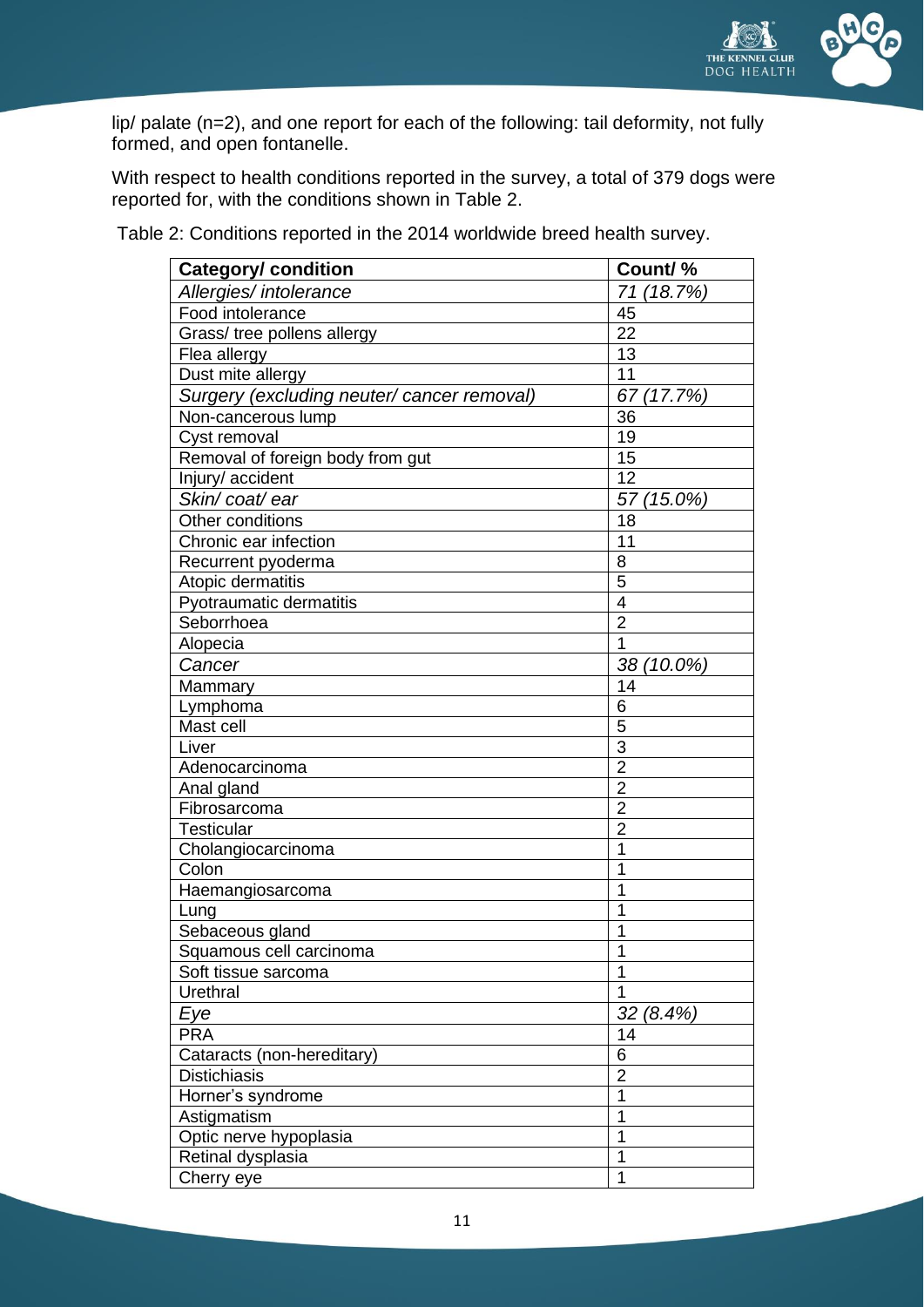

| Cataracts (hereditary)              | 1              |
|-------------------------------------|----------------|
| Digestive                           | 29 (7.7%)      |
| Inflammatory bowel disease (IBD)    | $\overline{2}$ |
| Colitis                             | $\overline{2}$ |
| <b>IBD</b> and pancreatitis         | $\overline{2}$ |
| Pancreatitis                        | 1              |
| Peptic ulcer                        | 1              |
| Unspecified                         | 1              |
| Musculoskeletal                     | 29 (7.7%)      |
| <b>Arthritis</b>                    | 6              |
| <b>PCDU</b>                         | $\overline{4}$ |
| Disc problems                       | $\overline{2}$ |
| Elbow dysplasia                     | $\overline{2}$ |
| Cruciate ligament rupture           | 1              |
| <b>Suspected PCDU</b>               | 1              |
| Hip dysplasia and arthritis         | 1              |
| <b>PCDU</b> and arthritis           | 1              |
| ALD (angular limb deformity)        | 1              |
| Hormonal/ endocrine                 | 14 (3.7%)      |
| <b>Pancreatitis</b>                 | 5              |
| Cushing's disease                   | $\overline{5}$ |
| Addison's disease                   | $\overline{2}$ |
| <b>Diabetes</b>                     | 1              |
| Hypothyroidism                      | 1              |
| Cardiovascular                      | 12 (3.2%)      |
| Mitral valve defect                 | 3              |
| Degenerative heart disease          | $\overline{2}$ |
| Congenital heart defect             | 1              |
| Third degree atrioventricular block | 1              |
| Cardiomyopathy                      | 1              |
| Aortic stenosis                     | 1              |
| Kidney                              | 8<br>$(2.1\%)$ |
| Bladder/ kidney stones              | 5              |
| Chronic renal failure               | 1              |
| Benign cyst                         | 1              |
| Neurological                        | 5<br>(1.3%)    |
| Encephalitis                        | 1              |
| Granulomatous meningoencephalitis   | 1              |
| Spinal stenosis and dementia        | 1              |
| Idiopathic epilepsy and dementia    | 1              |
| Idiopathic epilepsy                 | $\overline{1}$ |
| Liver                               | (1.1%)<br>4    |
| Intrahepatic shunt                  | 1              |
| Liver dysfunction and enlargement   | 1              |
| Liver failure                       | $\overline{1}$ |
| Hepatoma                            | 1              |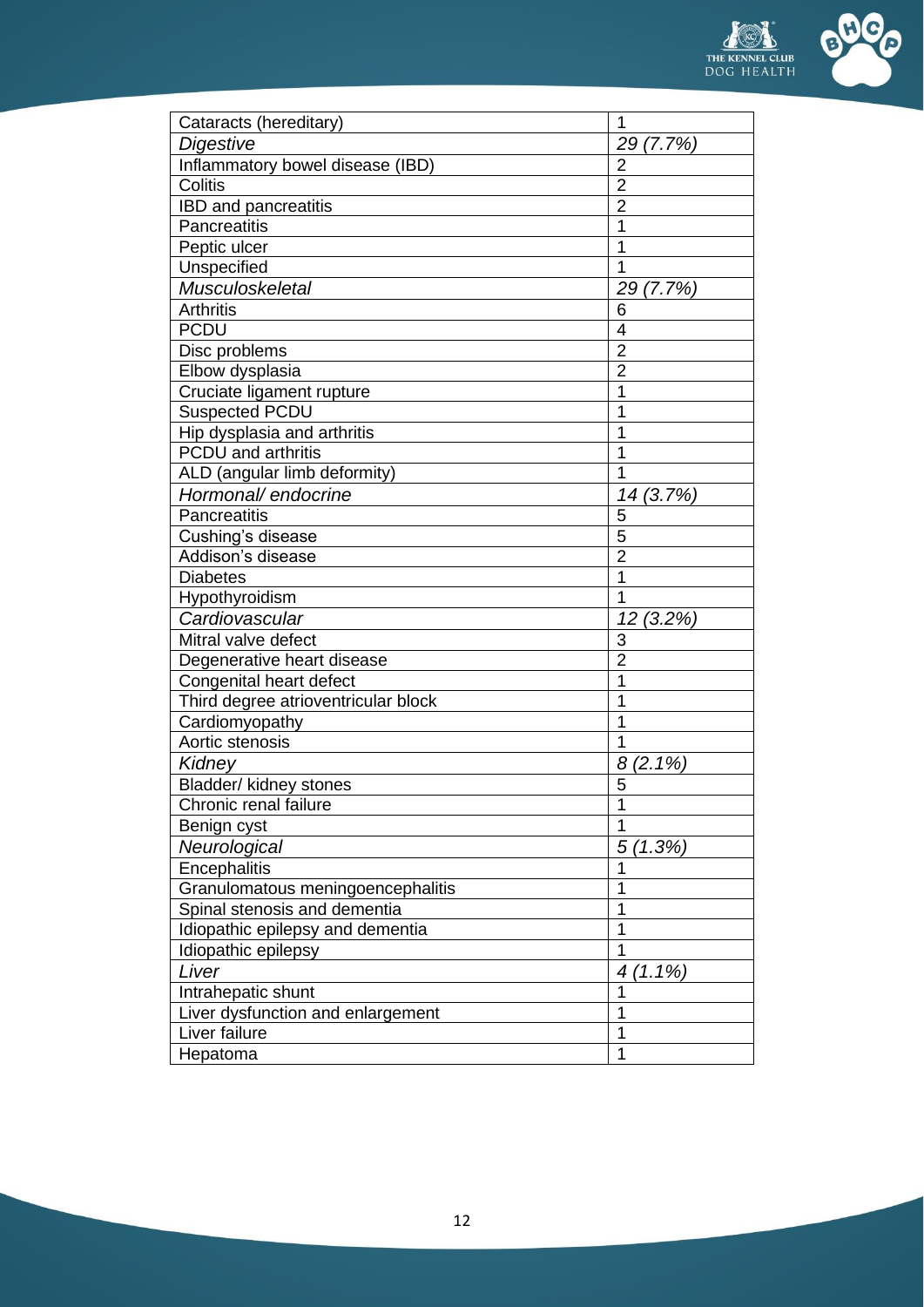



Figure 8: Reported conditions by organ system/ category.

Cause of death was also collected for 45 deceased dogs, with a median age at death of 10 - 10.5 years. The reported causes of death are shown in Figure 9.



Figure 9: Reported causes of death in the health survey.

Other reported conditions include one report for each: diabetes, encephalitis, ruptured splenic tumour, Cushing's disease, granulomatous encephalitis, pancreatitis/ IBD/ hepatoma, acute pancreatitis, pancreatic – unspecified, grand mal seizure, septicaemia, biliary obstruction, secondary to tumour, accident, and surgery.

The full report can be found here: [https://42d3983e-05e7-47b4-b9a0-](https://42d3983e-05e7-47b4-b9a0-452731383626.filesusr.com/ugd/7fc889_263ba8bb0ad04f3c8276c67f9eb3781d.pdf) [452731383626.filesusr.com/ugd/7fc889\\_263ba8bb0ad04f3c8276c67f9eb3781d.pdf](https://42d3983e-05e7-47b4-b9a0-452731383626.filesusr.com/ugd/7fc889_263ba8bb0ad04f3c8276c67f9eb3781d.pdf)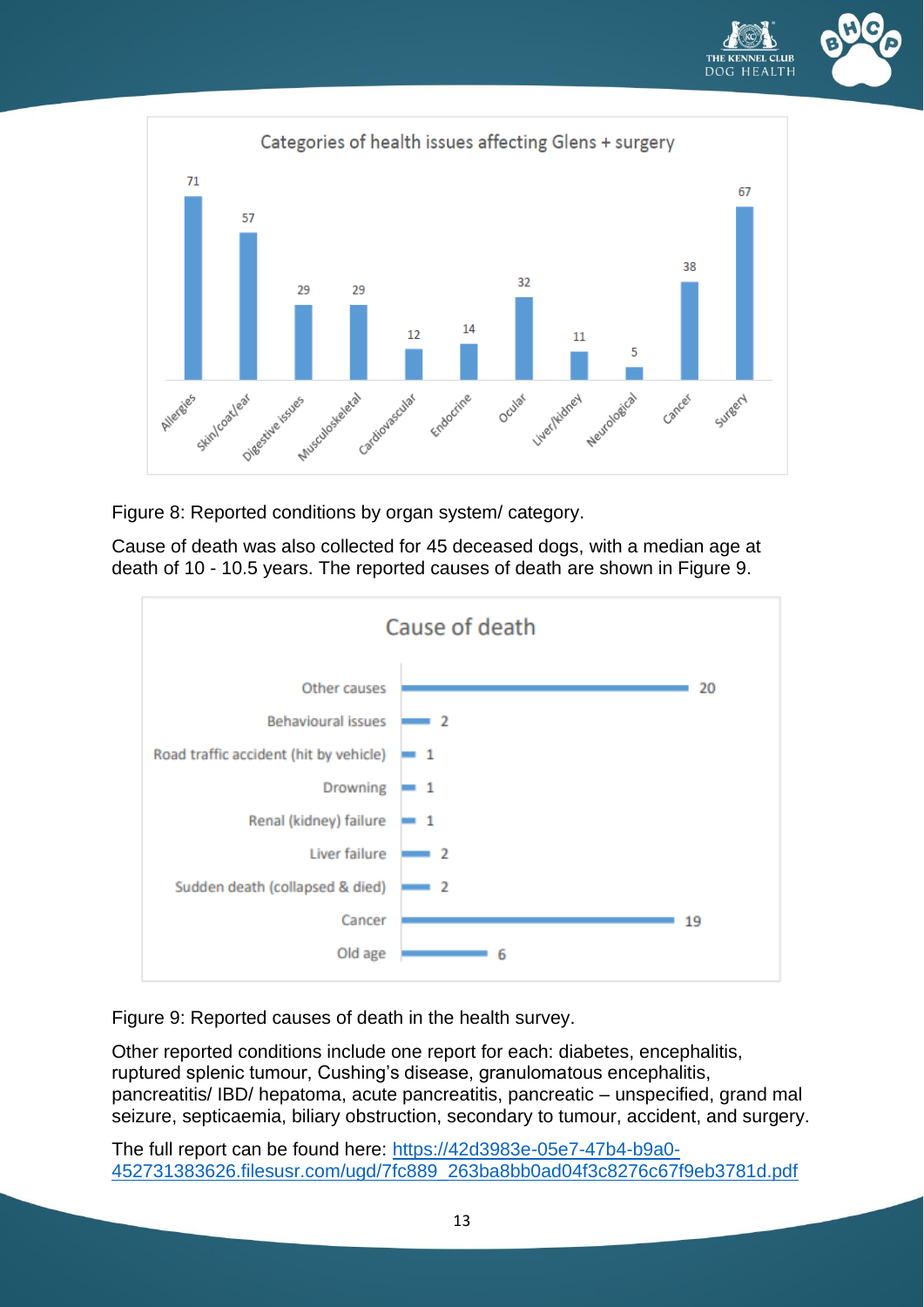

# **OFA Health Survey (ongoing from October 2012)**

To date (Sept 2021), 349 Glen of Imaal Terriers (166 dogs and 167 bitches) have participated in the OFA Health Survey: 254 live dogs and 81 deceased dogs.

The majority of owners described their dog's overall health as excellent (60.2%, 210 of 323). When asked is their dog has had significant health problems, 76 (21.8%) answered 'Yes' and 255 (73.1%) answered 'No'.

Of the 332 dogs with health information reported for the top conditions are shown in Table 3.

| <b>Condition</b>                       | Count/%        |
|----------------------------------------|----------------|
| Cancers/tumours                        | 72 (20.6%)     |
| Allergies                              | 68 (19.5%)     |
| Skin disorders                         | 49 (14.0%)     |
| <b>Gastrointestinal disorders</b>      | 30 (8.6%)      |
| Orthopaedic disorders                  | 26 (7.4%)      |
| Dental disorders                       | 25 (7.2%)      |
| Temperament                            | 24 (6.9%)      |
| Eye disorders                          | 22 (6.3%)      |
| Kidney/ urinary disorders              | 21 (6.0%)      |
| Reproductive disorders                 | 15 (4.3%)      |
| <b>Miscellaneous</b>                   | 15 (4.3%)      |
| Endocrine/ hormonal disorders          | 12 (3.4%)      |
| Cardiovascular disorders               | 10 (2.9%)      |
| Liver disorders                        | 10 (2.9%)      |
| Ear disorders                          | 8(2.3%)        |
| Neurological and/or muscular disorders | $(2.0\%)$<br>7 |
| Blood/ lymph disorders                 | $(2.0\%)$<br>7 |
| Immunological disorders                | $5(1.4\%)$     |
| <b>Respiratory disorders</b>           | (0.3%          |

Table 3: Conditions reported by organ system in the OFA health survey.

The most commonly reported age at death was 10-13 years of age (10.3%, 36 of 82).

*N.B. The OFA numbers should be viewed with some caution, as this survey is ongoing and may include multiple (repeat) entries for individual dogs whose health status has changed over the years*

The full report can be found here: [https://www.ofa.org/health-surveys#api\\_summary](https://www.ofa.org/health-surveys#api_summary)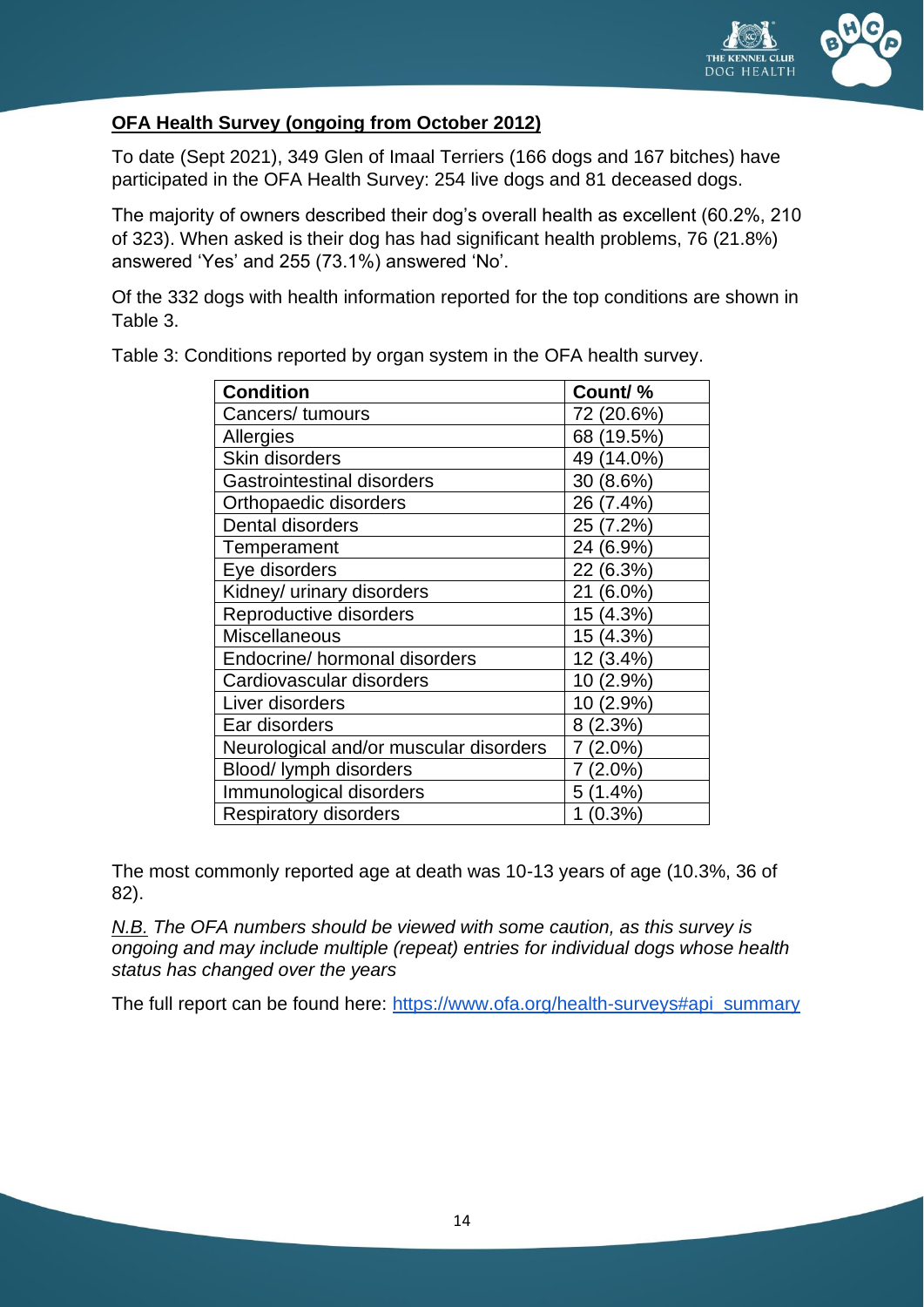

# **UK Breed Club Health Survey (2018)**

This survey was carried out by the Glen of Imaal Terrier Association (GOITA) and Glen of Imaal Terrier Enthusiasts and Fanciers Club (EFC) over six months in 2018. A total of 111 responses were received for 90 live and 21 deceased Glen of Imaal Terriers.

The most frequently reported medical conditions were hypersensitivity (allergic) skin disorder (11 cases), seasonal alopecia (7 cases), unspecified cancer (7 cases), skin lesions (4 cases), unspecified skin issue (4 cases), and food intolerance (4 cases).

The mean age at death was 11 years and 6 months (min  $=$  4 years, max  $=$  16 years). The most common causes of death by organ system or category were cancer, renal injury, splenic mass/ bleed, pancreatic mass/ pancreatitis, hepatic mass, Cushing's disease (diagnosed or suspected), eye ulcers, blindness, diabetes, inflammatory bowel disease, acute nerve pain and old age.

The full report can be found here: [https://5d386a32-f20d-4cbc-88a1-](https://5d386a32-f20d-4cbc-88a1-192c8f296ef8.filesusr.com/ugd/9394e6_b73524c2a89043f1b921505f65d84aac.pdf) [192c8f296ef8.filesusr.com/ugd/9394e6\\_b73524c2a89043f1b921505f65d84aac.pdf](https://5d386a32-f20d-4cbc-88a1-192c8f296ef8.filesusr.com/ugd/9394e6_b73524c2a89043f1b921505f65d84aac.pdf)

#### <span id="page-14-0"></span>**LITERATURE REVIEW**

The literature review lays out the current scientific knowledge relating to the health of the breed. We have attempted to refer primarily to research which has been published in peer-reviewed scientific journals. We have also incorporated literature that was released relatively recently to try to reflect current publications and research relating to the breed. Given the breed's numerically small numbers unfortunately there are very few relevant published papers.

#### **Ocular conditions**

*Progressive retinal atrophy (PRA)*: PRA is an inherited retinal disease associated with gradual loss of vision. Crd3 is one of several recognised cone rod dystrophies (crd), in which the clinical signs are not usually present until two years of age, and in some cases can develop much later in life. This late onset form of PRA has been described in the Glen of Imaal Terrier. Sequence analysis revealed a unique mutation (deletion of exons 15 and 16 in *ADAM9)* associated with PRA (crd3) in the Glen of Imaal Terrier (Kropatsch et al, 2010; Goldstein et al, 2010). Since the discovery of this mutation in 2010, DNA testing for PRA (crd3) has been available for the breed and is currently a requirement for members of the Assured Breeders Scheme.

#### <span id="page-14-1"></span>**BREED WATCH**

The Glen of Imaal Terrier is a category one breed, meaning judges are not required to complete mandatory monitoring forms following an appointment as championship certificate level. To date no optional reports have been received for the breed.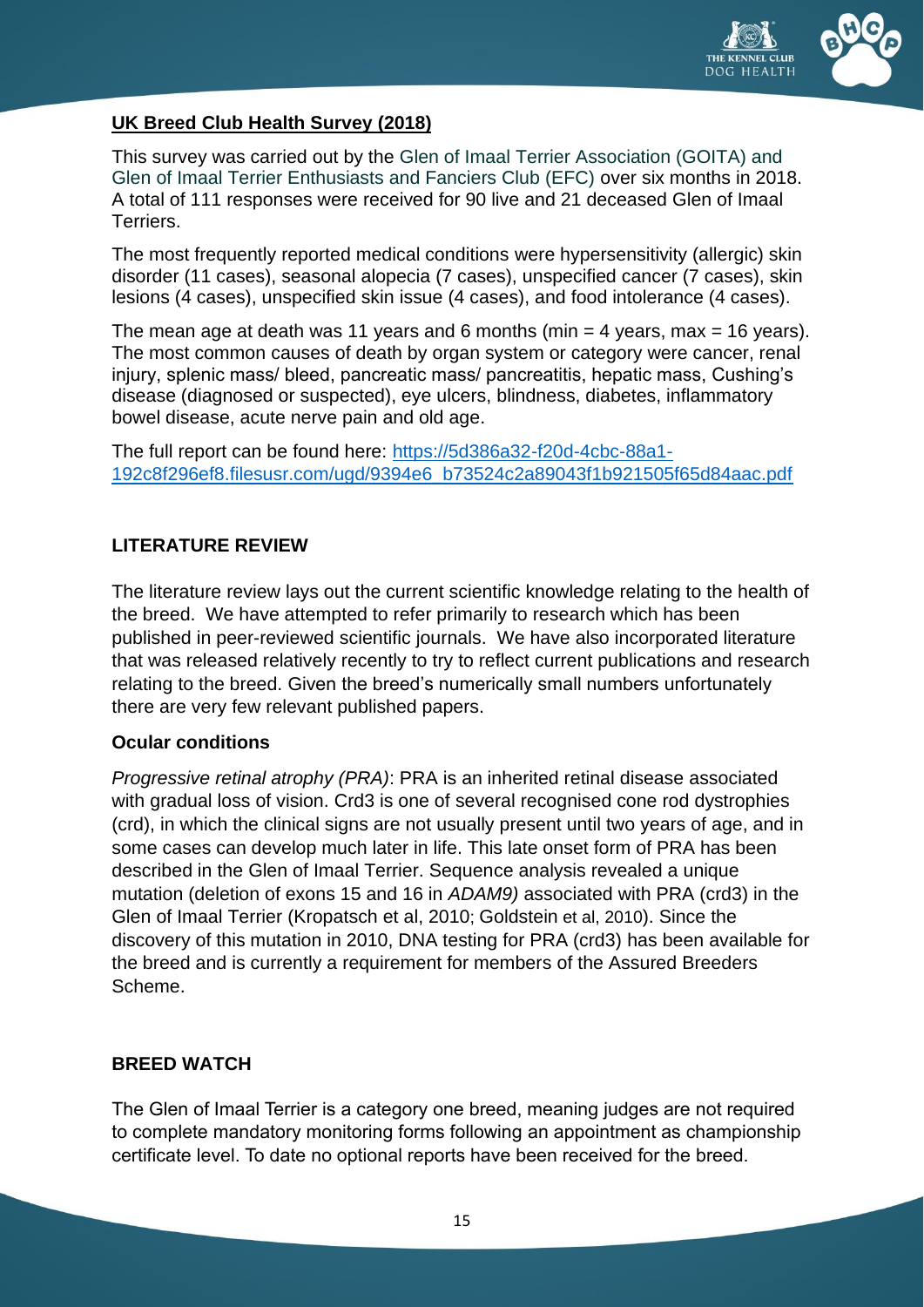

#### <span id="page-15-0"></span>**PERMISSION TO SHOW**

As of the 1<sup>st</sup> January 2020 exhibits for which permission to show (PTS) following surgical intervention has been requested will no longer be published in the Breed Record Supplement and instead will be detailed in BHCPs, and a yearly report will be collated for the BHC. In the past five years, no reports have been received for the Glen of Imaal Terrier (excluding neutering or caesarean sections).

# <span id="page-15-1"></span>**ASSURED BREEDERS SCHEME**

Currently within the Kennel Club (KC)'s Assured Breeders Scheme (ABS) there are the following requirements for the Glen of Imaal Terrier:

- DNA testing for PRA (crd3)
- Eye testing under the BVA/KC/ISDS Eye Scheme

There are currently no recommendations for this breed within the ABS.

# <span id="page-15-2"></span>**BREED CLUB BREEDING RECOMMENDATIONS**

The Kennel Club include the breed club breeding recommendations which are detailed under the Assured Breeders Scheme sub-heading above. Further the breed clubs recommend the following:

- Bitches should not be bred from before the age of two
- Bitches should not be bred from after the age of seven
- PRA CRD3 testing should be undertaken every third generation
- DNA testing for locus B (brown gene)
- DNA testing for degenerative myelopathy

# <span id="page-15-3"></span>**DNA TEST RESULTS**

There is currently one recognised DNA test for this breed, which is:

• PRA (crd3)

Laboratories that test for this DNA test and the methods through which the Kennel Club accept results can be found on the Kennel Club's Breed A-Z [\(https://www.thekennelclub.org.uk/search/breeds-a-to-z/\)](https://www.thekennelclub.org.uk/search/breeds-a-to-z/)

Whilst other DNA tests may be available for the breed, results from these will not be accepted by the Kennel Club until the test has been formally recognised, the process of which involves collaboration between the breed clubs and the Kennel Club in order to validate the test's accuracy.

The test was introduced for the breed in 2010, with some 566 dogs having been tested to date. Results recorded for these are shown in Table 4.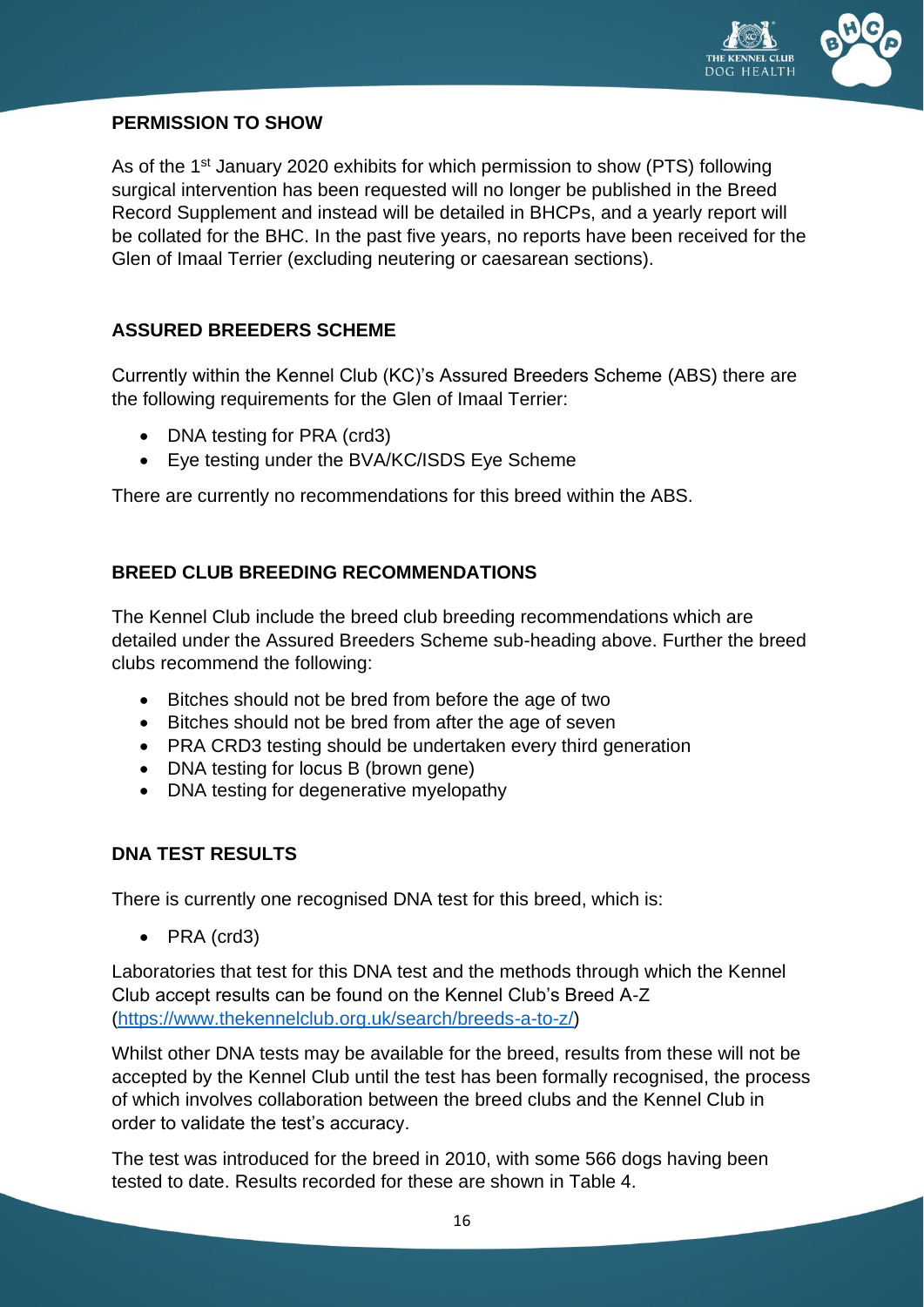

#### Table 4: PRA (crd3) DNA test results for the Glen of Imaal Terrier

| Clear      | <b>Carrier</b> | $\vert$ Affected $\vert$ Hereditarily Clear |
|------------|----------------|---------------------------------------------|
| 88 (15.5%) | 61(10.8%)      | $\vert 1 \, (0.2\%) \vert 416 \, (73.5\%)$  |

The 3-year mean mutation frequency for tested dogs is shown in Figure 10 below. The trend has shown a significant reduction in frequency in tested dogs overtime, with this being at 0.9% as of 2016-18, showing that breeders are successfully breeding away from the mutation. It is important to remember that carriers will not present with disease and should still be used as part of breeding, particularly given the breed's small genetic pool (page 21).



Figure 10: 3-year mutation frequency for PRA (crd3) in the Glen of Imaal.

However, there is a caveat to consider, in that the presence of dogs with hereditary status, which make up the majority of results particularly in later years (average 76.5% during 2018-20), will cause a downward bias in mutation frequency. Therefore, whilst the initial findings can be acknowledged, it is important to consider this may change overtime and is not an absolute reflection.

As a note, as of January 2023 hereditarily clear status will no longer apply after two generations and dogs will need to be retested to confirm the status of that individual. This is to prevent the possibility of misclassification of status and therefore unintentional breeding of affected puppies. Where parentage is confirmed by DNA profile, the major contributor to erroneous status will be removed. Therefore, a less stringent restriction for HC status is applied where parentage is confirmed by DNA test.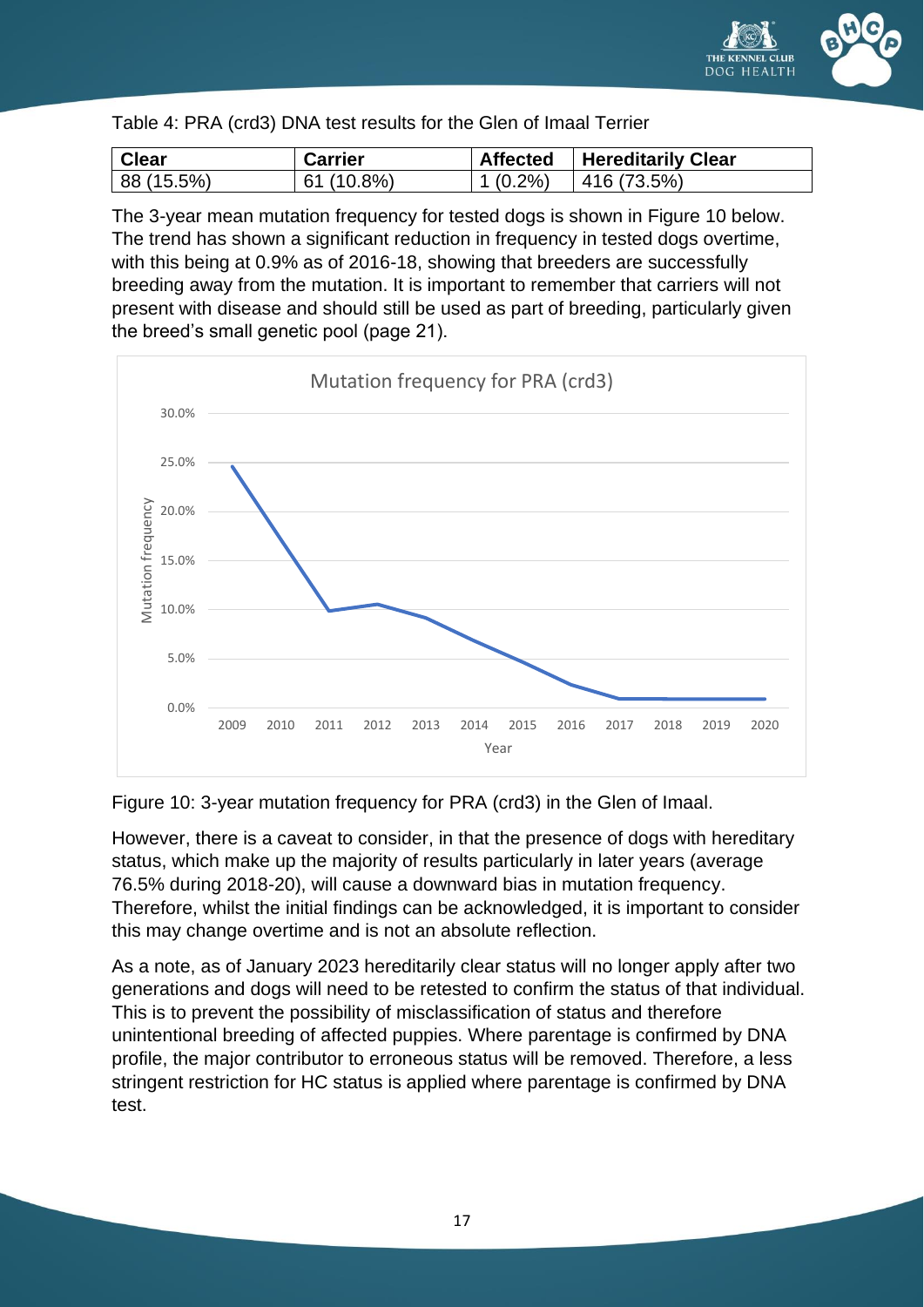

# <span id="page-17-0"></span>**CANINE HEALTH SCHEMES**

All of the British Veterinary Association (BVA)/Kennel Club (KC) Canine Health Schemes are open to dogs of any breed with a summary given of dogs tested to date below.

#### **HIPS**

To date (Sept 2021), eight Glen of Imaal Terriers have been hip scored under the BVA/KC Hip Dysplasia Scheme, with a median hip score of 14 (range 8-19).

#### ELBOWS

To date (Sept 2021), two Glen of Imaal Terriers have been elbow graded under the BVA/KC Elbow Dysplasia Scheme, both being grade 0.

#### EYES

The Glen of Imaal Terrier is currently on the BVA/KC/ISDS Known Inherited Ocular Disease (KIOD) list (formally Schedule A) for the following condition:

• PRA

KIOD lists the known inherited eye conditions in the breeds where there is enough scientific information to show that the condition is inherited in the breed, often including the actual mode of inheritance and in some cases even a DNA test.

To date (Sept 2021), 209 Glen of Imaal Terriers have been eye screened, of which 5 (2.4%) were affected by PRA. The count of dogs tested per year and those tested as affected are shown in Figure 11 below.



Figure 11: Count of Glens eye tested per year under the BVA/KC/ISDS Eye Scheme.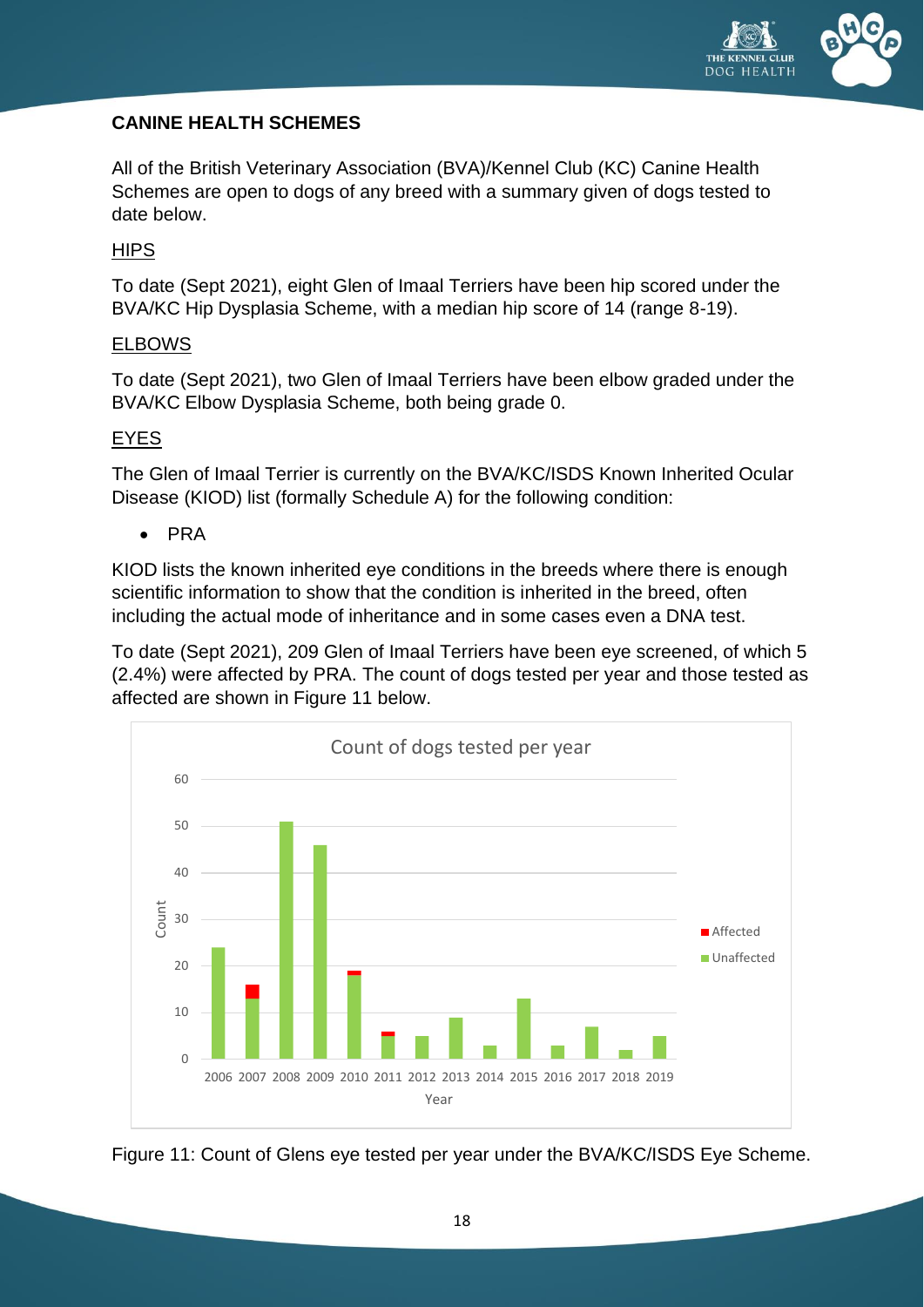

As well as the KIOD list, the BVA record any other conditions affecting a dog at the time of examination, which is incorporated into an annual sightings report. Results of Glen of Imaal Terriers tested between 2012 and 2018 are shown in Table 5 below. The reports for 2019 onwards are still pending.

| Year | <b>Number Tested</b> | <b>Comments</b>                             |
|------|----------------------|---------------------------------------------|
| 2012 | 6 Adults             | 2 – primary lens luxation                   |
|      | 0 Litters            | $1 -$ other cataract                        |
|      |                      | 1 – generalised progressive retinal atrophy |
|      |                      | (GPRA)-like appearance                      |
| 2013 | 9 Adults             | No comments                                 |
|      | 0 Litters            |                                             |
| 2014 | 4 Adults             | 1 - trichiasis                              |
|      | 0 Litters            |                                             |
| 2015 | 15 Adults            | No comments                                 |
|      | 1 Litter             |                                             |
| 2016 | 3 Adults             | No comments                                 |
|      | 0 Litters            |                                             |
| 2017 | 7 Adults             | No comments                                 |
|      | 0 Litters            |                                             |
| 2018 | 1 Adult              | No comments                                 |
|      | 0 Litters            |                                             |

Table 5: Reports on Glen of Imaal Terriers that have participated in the BVA/KC/ISDS Eye Scheme between 2012-2018.

# **AMERICAN COLLEGE OF VETERINARY OPHTHALMOLOGISTS (ACVO)**

Results of examinations through ACVO are shown in Table 6 below for conditions affecting over 1% of the examined population. Between 2015 and 2019, 192 Glen of Imaal Terriers were examined, of which 82.3% (158 of 192 dogs) were found to be unaffected by any eye condition.

Whilst it is important to note that these data represent dogs in America, the organisation tend to examine a higher number of dogs than that in the UK, and therefore are a valuable source of information.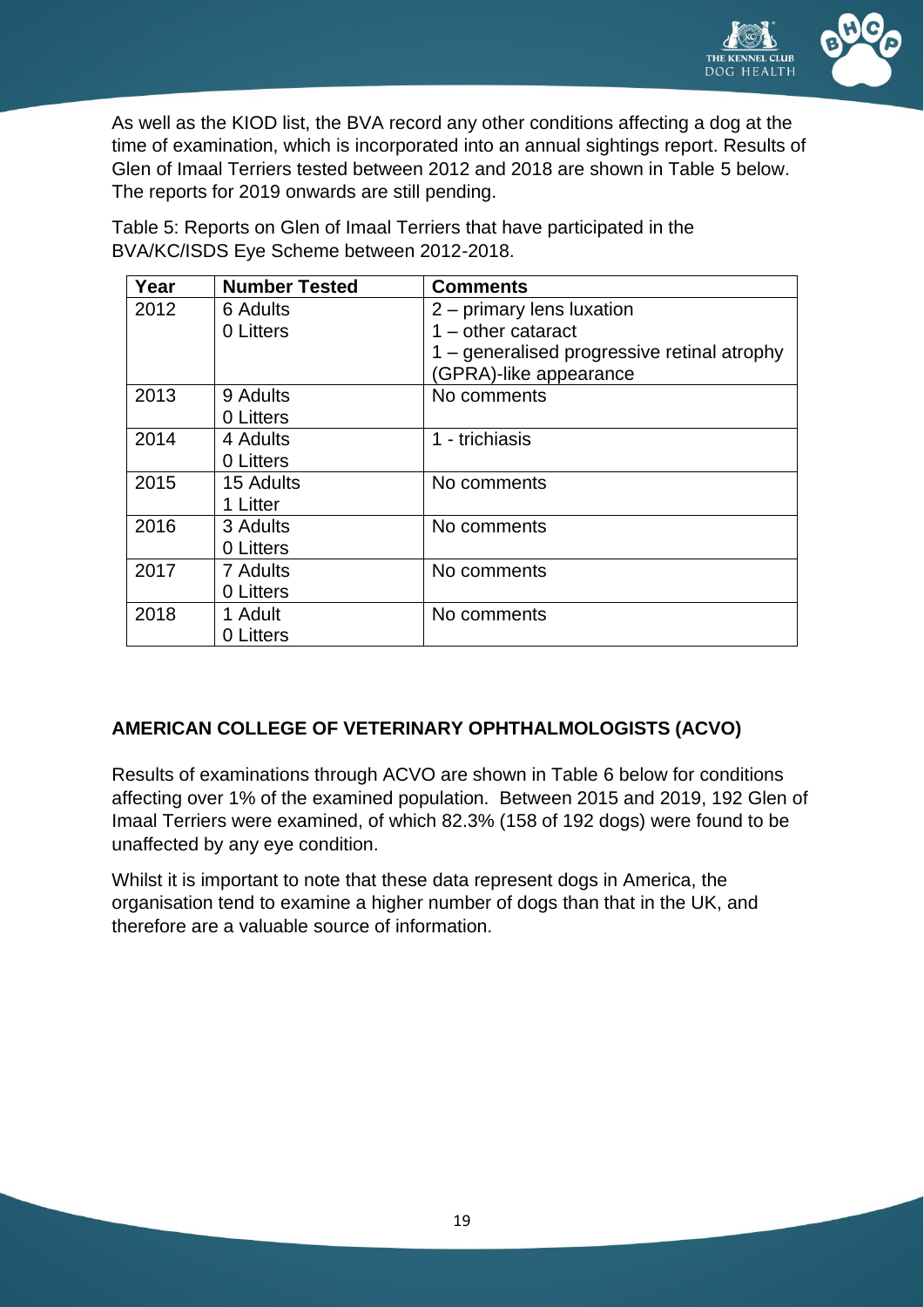

| Disease Category/Name                            | Percentage of Dogs Affected |           |
|--------------------------------------------------|-----------------------------|-----------|
|                                                  | 1991-2014                   | 2015-2019 |
|                                                  | $(n=583)$                   | (n=192)   |
| <b>Eyelids</b>                                   |                             |           |
| <b>Distichiasis</b>                              | 3.6%                        | 3.1%      |
| <b>Uvea</b>                                      |                             |           |
| Persistent pupillary membranes, lens             | 0.0%                        | 1.0%      |
| pigment foci/ no strands                         |                             |           |
| Lens                                             |                             |           |
| Cataract, suspect not inherited/                 | 9.1%                        | 4.7%      |
| significance unknown                             |                             |           |
| Significant cataracts (summary)                  | 5.0%                        | 6.2%      |
| <b>Retina</b>                                    |                             |           |
| Retinal dysplasia, folds                         | 1.0%                        | 0.5%      |
| Generalized progressive retinal atrophy<br>(PRA) | 3.9%                        | 0.5%      |

#### Table 6: ACVO examination results for Glen of Imaal Terriers, 1991 – 2019

Adapted from:<https://www.ofa.org/diseases/eye-certification/blue-book>

# **REPORTED CAESAREAN SECTIONS**

When breeders register a litter of puppies, they are asked to indicate whether the litter was delivered (in whole or in part) by caesarean section. In addition, veterinary surgeons are asked to report caesarean sections they perform on Kennel Club registered bitches. The consent of the Kennel Club registered dog owner releases the veterinary surgeon from the professional obligation to maintain confidentiality (vide the Kennel Club General Code of Ethics (2)).

There are some caveats to the associated data;

- It is doubtful that all caesarean sections are reported, so the number reported each year may not represent the true proportion of caesarean sections undertaken in each breed.
- These data do not indicate whether the caesarean sections were emergency or elective.
- In all breeds, there was an increase in the number of caesarean sections reported from 2012 onwards, as the Kennel Club publicised the procedure to vets.

The number of litters registered per year for the breed and the number and percentage of reported caesarean sections in the breed for the past 10 years are shown in Table 7.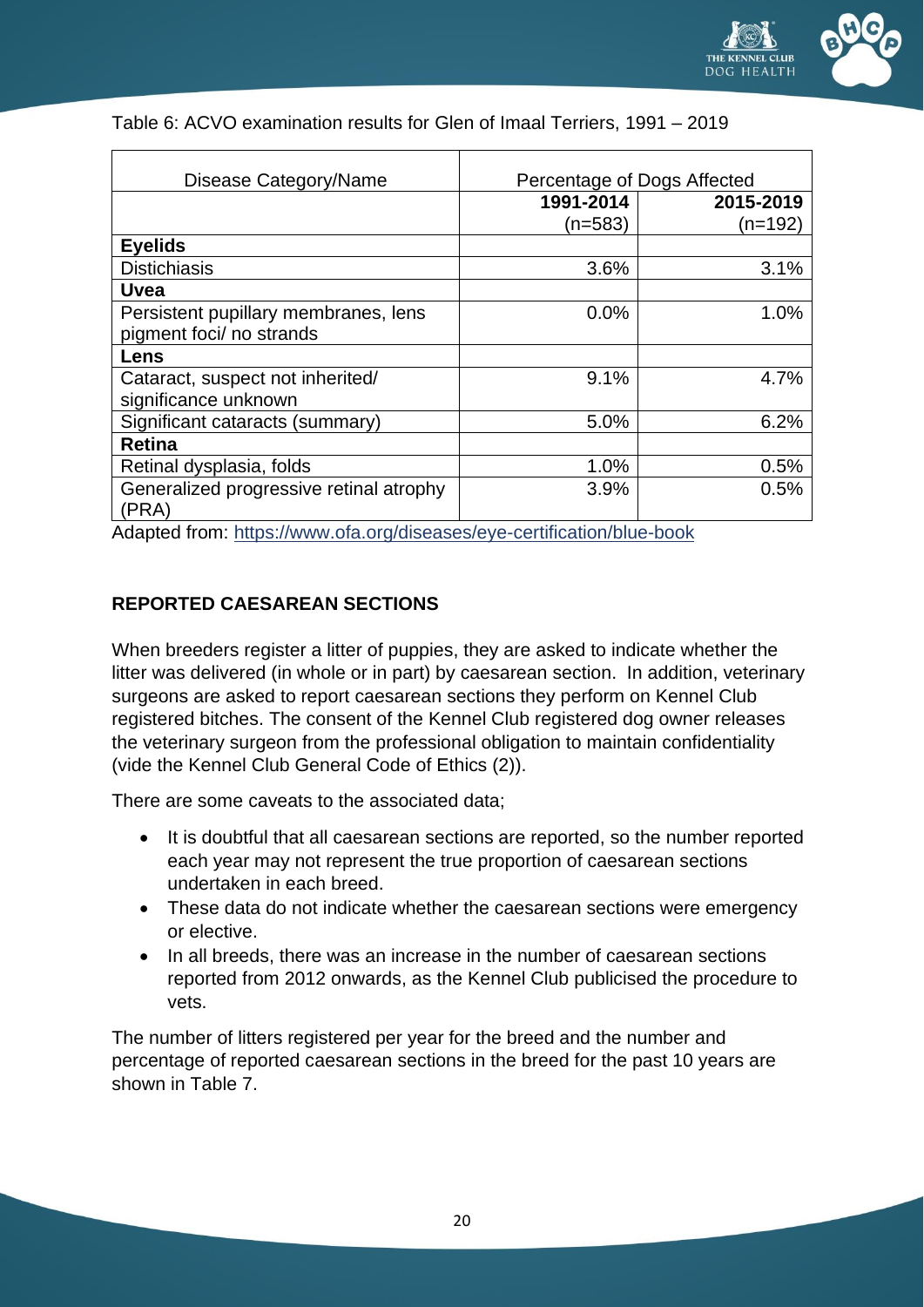

Table 7: Number of Glen of Imaal Terrier litters registered per year, and number and percentage of caesarean sections reported per year, 2009 to 2020.

| Year | <b>Number of Litters</b><br><b>Registered</b> | Number of C-<br>sections | Percentage of<br><b>C-sections</b> | <b>Percentage of</b><br><b>C-sections out</b><br>of all KC<br>registered<br>litters (all<br>breeds) |
|------|-----------------------------------------------|--------------------------|------------------------------------|-----------------------------------------------------------------------------------------------------|
| 2009 | 13                                            | $\overline{0}$           | 0.0%                               | 0.15%                                                                                               |
| 2010 | 16                                            | $\overline{0}$           | 0.0%                               | 0.35%                                                                                               |
| 2011 | 13                                            | 1                        | 7.7%                               | 1.64%                                                                                               |
| 2012 | 18                                            | $\overline{2}$           | 11.1%                              | 8.69%                                                                                               |
| 2013 | 13                                            | 3                        | 23.1%                              | 9.96%                                                                                               |
| 2014 | 15                                            | 1                        | 6.7%                               | 10.63%                                                                                              |
| 2015 | 19                                            | $\mathbf{1}$             | 5.3%                               | 11.68%                                                                                              |
| 2016 | 16                                            | 3                        | 18.8%                              | 13.89%                                                                                              |
| 2017 | 14                                            | $\overline{0}$           | 0.0%                               | 15.00%                                                                                              |
| 2018 | 11                                            | $\overline{0}$           | 0.0%                               | 17.21%                                                                                              |
| 2019 | 18                                            | 3                        | 16.7%                              | 15.70%                                                                                              |
| 2020 | $\overline{7}$                                | $\overline{0}$           | 0.0%                               | 14.41%                                                                                              |

# <span id="page-20-0"></span>**GENETIC DIVERSITY MEASURES**

The effective population size is the number of breeding animals in an idealised, hypothetical population that would be expected to show the same rate of loss of genetic diversity (rate of inbreeding) as the population in question; it can be thought of as the size of the 'gene pool' of the breed. In the population analysis undertaken by the Kennel Club in 2015, an estimated effective population size of **57.2** was reported (estimated using the rate of inbreeding over the period 1980-2014).

An effective population size of less than 100 (inbreeding rate of 0.50% per generation) leads to a dramatic increase in the rate of loss of genetic diversity in a breed/population (Food & Agriculture Organisation of the United Nations, "Monitoring animal genetic resources and criteria for prioritization of breeds", 1992).

An effective population size of below 50 (inbreeding rate of 1.0% per generation) indicates the future of the breed many be considered to be at risk (Food & Agriculture Organisation of the United Nations, "Breeding strategies for sustainable management of animal genetic resources", 2010).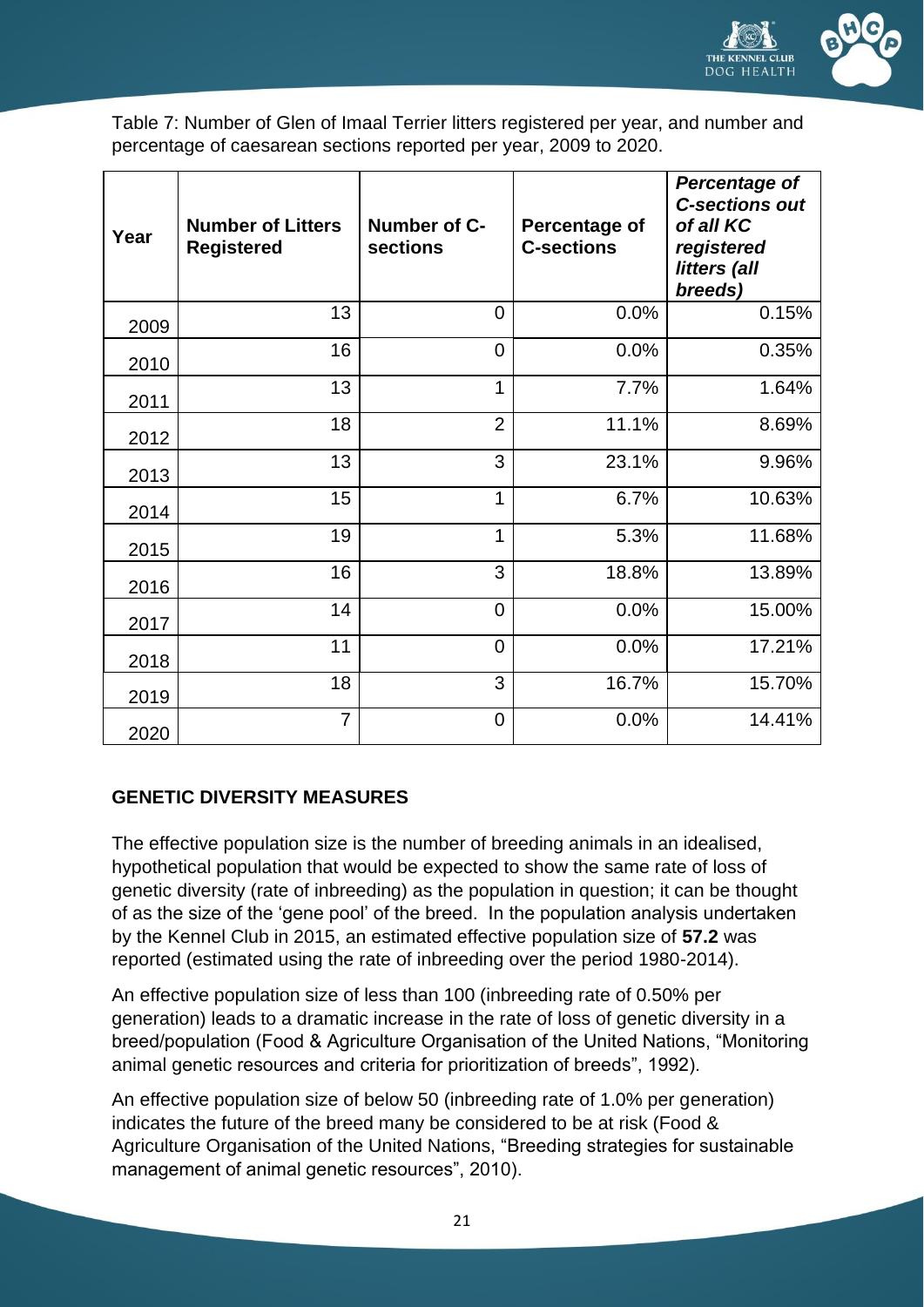

Annual mean observed inbreeding coefficient (showing loss of genetic diversity) and mean expected inbreeding coefficient (from simulated 'random mating') over the period 1980-2014 are shown in Figure 12. Overall, the rate of observed inbreeding has increased during the period analysed, however there has been large amounts of fluctuation due to the small number of animals registered per year.

It should be noted that, while animals imported from overseas may appear completely unrelated, this is not always the case. Often the pedigree available to the Kennel Club is limited in the number of generations, hampering the ability to detect true, albeit distant, relationships.

For full interpretation see Lewis et al, 2015 [https://cgejournal.biomedcentral.com/articles/10.1186/s40575-015-0027-4.](https://cgejournal.biomedcentral.com/articles/10.1186/s40575-015-0027-4)





The current annual breed average inbreeding coefficient is **8.6%.**

Below is a histogram ('tally' distribution) of number of progeny per sire and dam over each of seven 5-year blocks (Figure 13). A longer 'tail' on the distribution of progeny per sire is indicative of 'popular sires' (few sires with a very large number of offspring, known to be a major contributor to a high rate of inbreeding). Throughout the period analysed, there is evidence of several popular sires being used, however this appears to be slightly more under control in recent years and it is acknowledged that this is difficult to avoid given the breed's small numbers.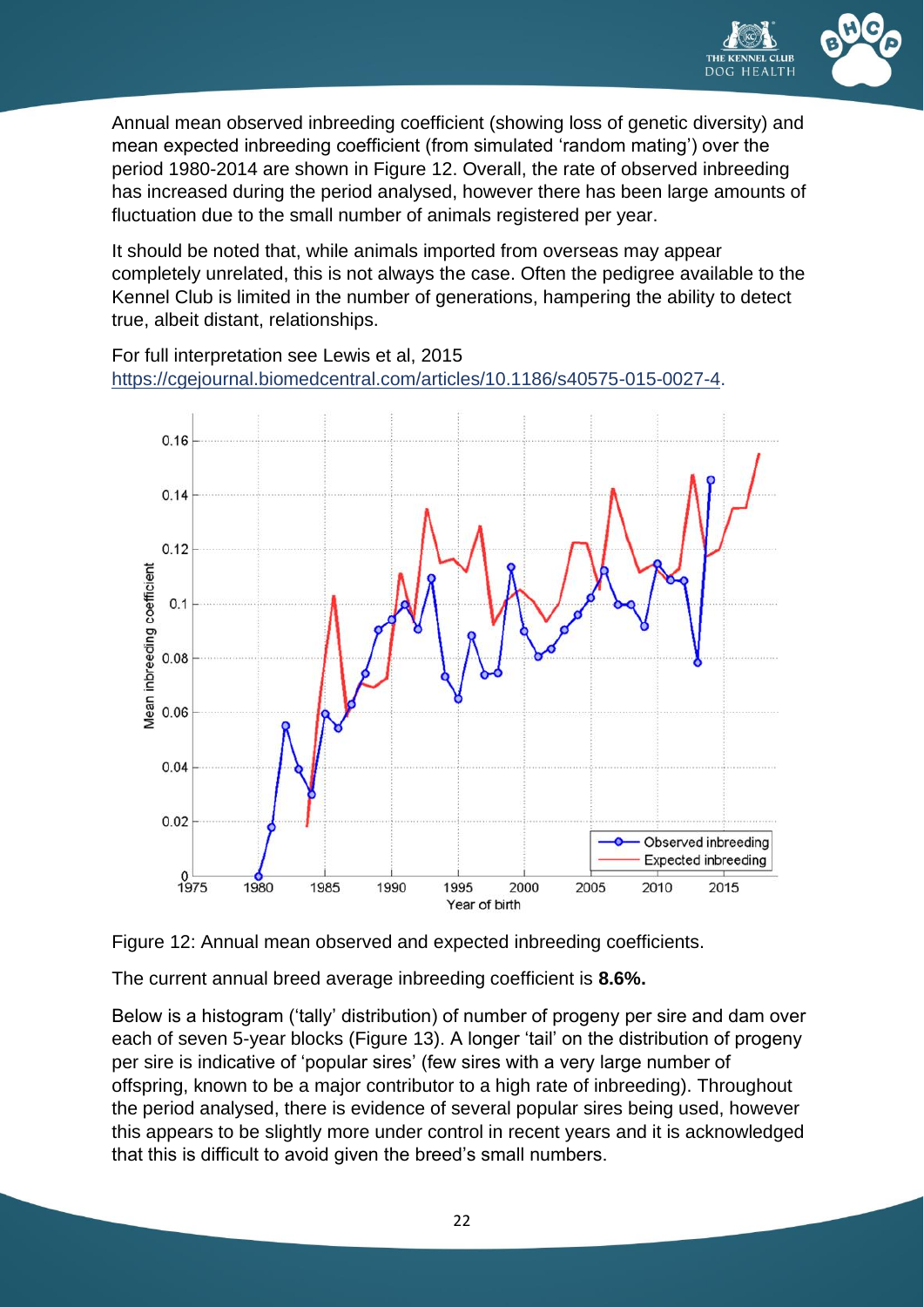



Figure 13: Distribution of the proportion of progeny per sire (blue) and per dam (red) over 5-year blocks (1980-4 top, 2010-4 bottom). Vertical axis is a logarithmic scale

# <span id="page-22-0"></span>**CURRENT RESEARCH**

The breed launched a Rolling Health Survey in January 2020.

Prior to the closure of the Animal Health Trust (AHT) samples were stored for the breed as part of DNA banking. It is hoped that this storage can continue now that the KC Genetics Centre team have moved to the University of Cambridge.

A new scoring scheme has been launched in Finland to determine the degree of elbow incongruity in chondrodysplastic (short-legged) breeds, including the Glen of Imaal (Pulkkinen et al, 2020). This in theory will allow breeders to determine any presence of PCDU (premature closure of the distal ulna) and secondary arthritis. The scheme is in its infancy and breeding advice is not yet available. The breeding database can be found below, as well as classification of grades under the scheme.

- [https://www.kennelliitto.fi/tietoa-meista/uutiset/olkanivelen-osteokondroosi-ja](https://www.kennelliitto.fi/tietoa-meista/uutiset/olkanivelen-osteokondroosi-ja-matalaraajaisten-koirien-kyynarnivelen-inkongruenssilausuntojen-kirjaaminen-jalostustietojarjestelmaan-alkaa)[matalaraajaisten-koirien-kyynarnivelen-inkongruenssilausuntojen-kirjaaminen](https://www.kennelliitto.fi/tietoa-meista/uutiset/olkanivelen-osteokondroosi-ja-matalaraajaisten-koirien-kyynarnivelen-inkongruenssilausuntojen-kirjaaminen-jalostustietojarjestelmaan-alkaa)[jalostustietojarjestelmaan-alkaa](https://www.kennelliitto.fi/tietoa-meista/uutiset/olkanivelen-osteokondroosi-ja-matalaraajaisten-koirien-kyynarnivelen-inkongruenssilausuntojen-kirjaaminen-jalostustietojarjestelmaan-alkaa)
- <https://www.kennelliitto.fi/en/media/4637>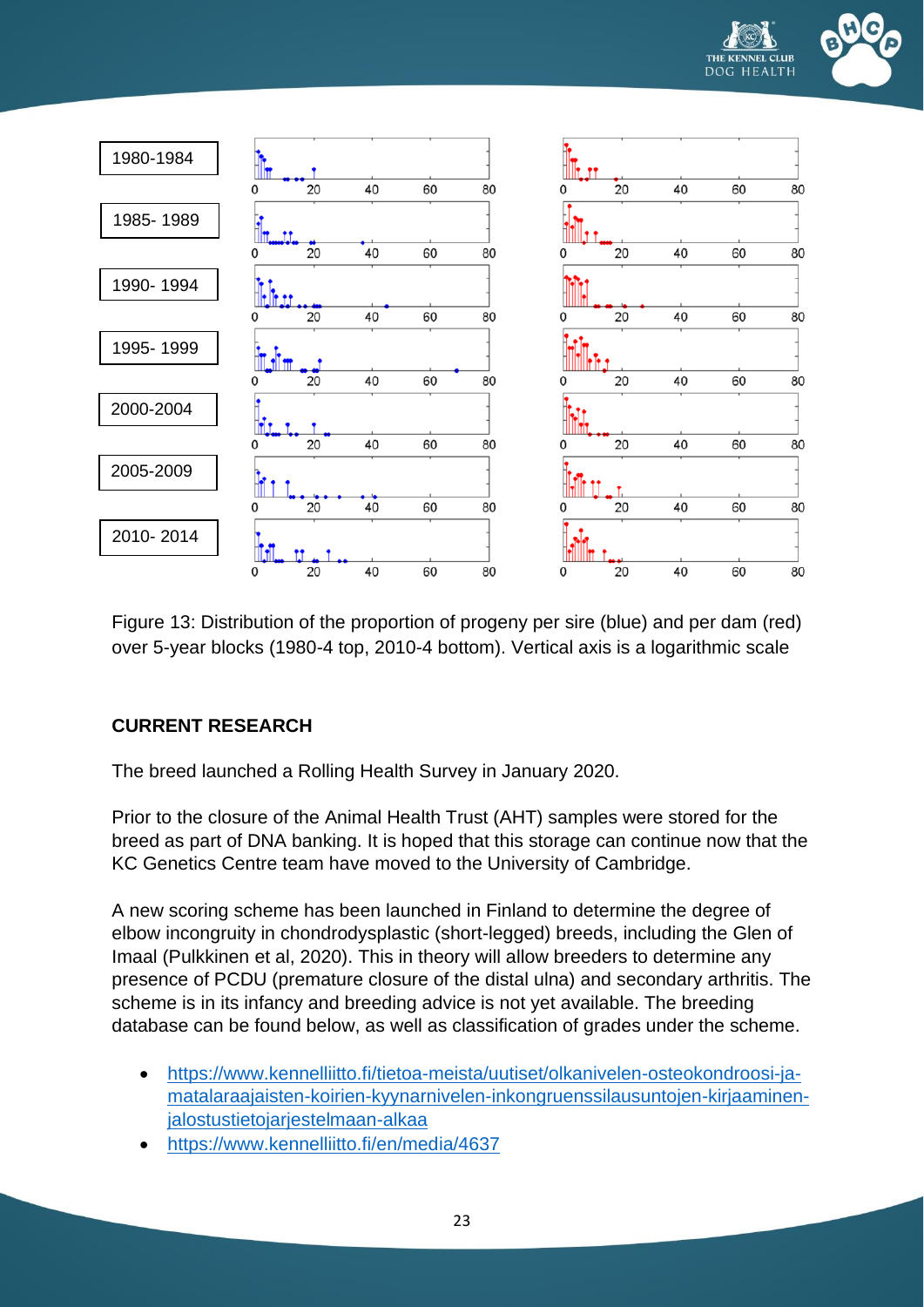

# <span id="page-23-0"></span>**PRIORITIES**

Correspondence between the breed representatives and the Kennel Club was undertaken in September 2021 to discuss the evidence base of the BHCP and agree the priority issues for the health of the breed. The group agreed from the evidence base that the priorities for the Glen of Imaal Terrier were:

- PRA (crd3)
- Growth plate disorders/ PCDU

At watch:

- Allergies
- Genetic diversity
- Degenerative myelopathy
- Brown gene (locus B)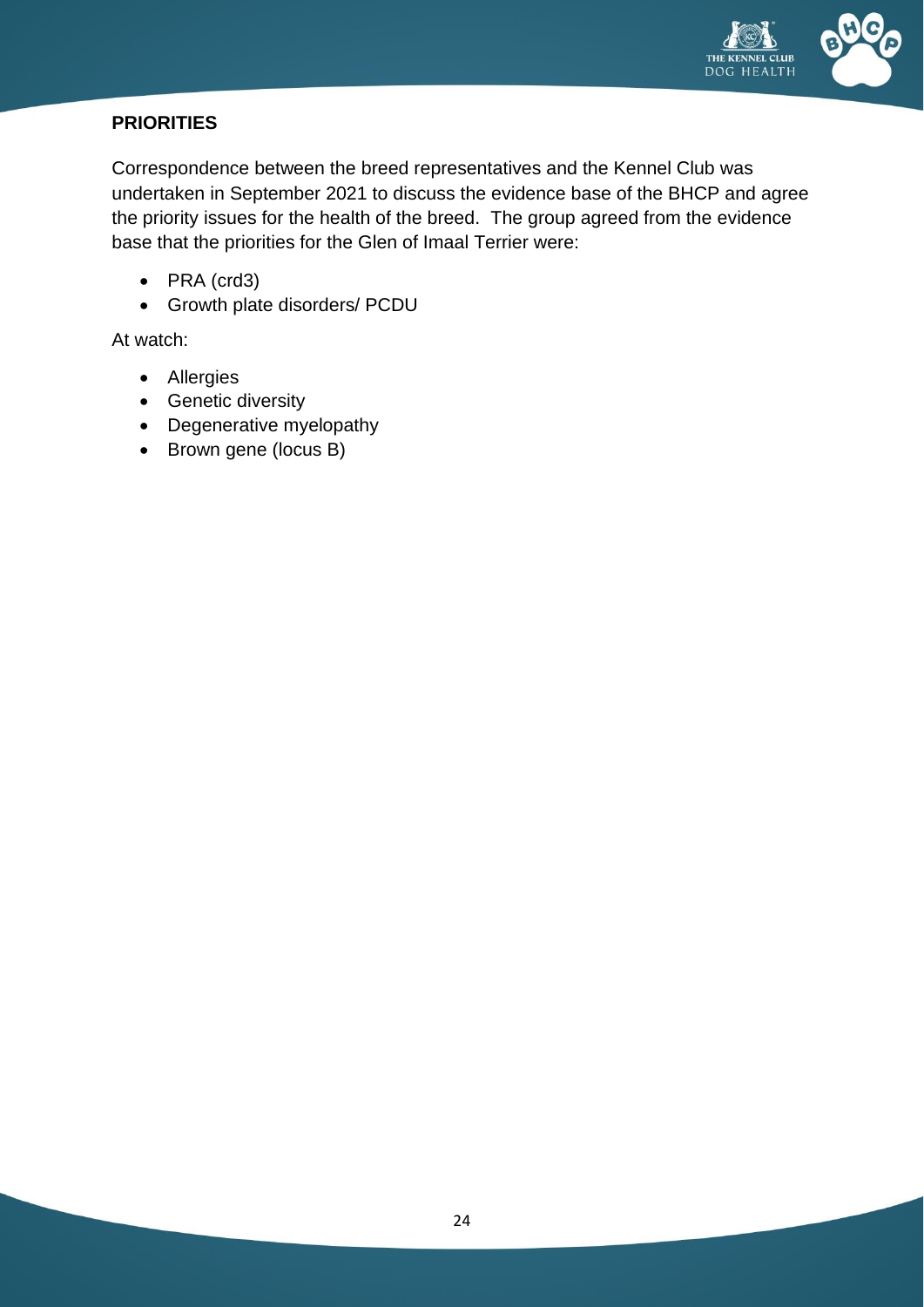

# <span id="page-24-0"></span>**ACTION PLAN**

Following the correspondence between the Kennel Club and the breed regarding the evidence base of the Breed Health & Conservation Plans, the following actions were agreed to improve the health of the Glen of Imaal Terrier. Both partners are expected to begin to action these points prior to the next review.

#### **Breed Club actions include:**

- The Breed Clubs to update the Kennel Club on findings from the rolling health survey, and the Kennel Club to share the link on the breed's A-Z page
- The Breed Clubs to continue to monitor the use of popular sires and raise awareness of the importance of considering genetic diversity when breeding
- The Breed Clubs to continue to encourage eye and DNA testing for PRA, and encourage the use of carriers to prevent further reduction in the breed's gene pool
- The Breed Clubs to consider putting forward a proposal for the addition of "excessively bowed legs" or "unsound movement" for Breed Watch to raise awareness of incorrect conformation
- The Breed Clubs to monitor the incidence of allergies in the breed
- The Breed Clubs and Kennel Club to monitor the uptake of the Finnish INC scheme and its relevance for determining elbow incongruity in the breed and providing breeding advice

# **Kennel Club actions include:**

- The Kennel Club to update the population analysis
- The Kennel Club to produce a piece on the importance of considering genetic diversity and popular sires when breeding, specifically for numerically small breeds
- The Kennel Club to assist the breed in the relevance of other DNA tests available for the breed and whether there is benefit in formally recognising these
- The Kennel Club to monitor research projects and findings with respect to allergies and skin complaints